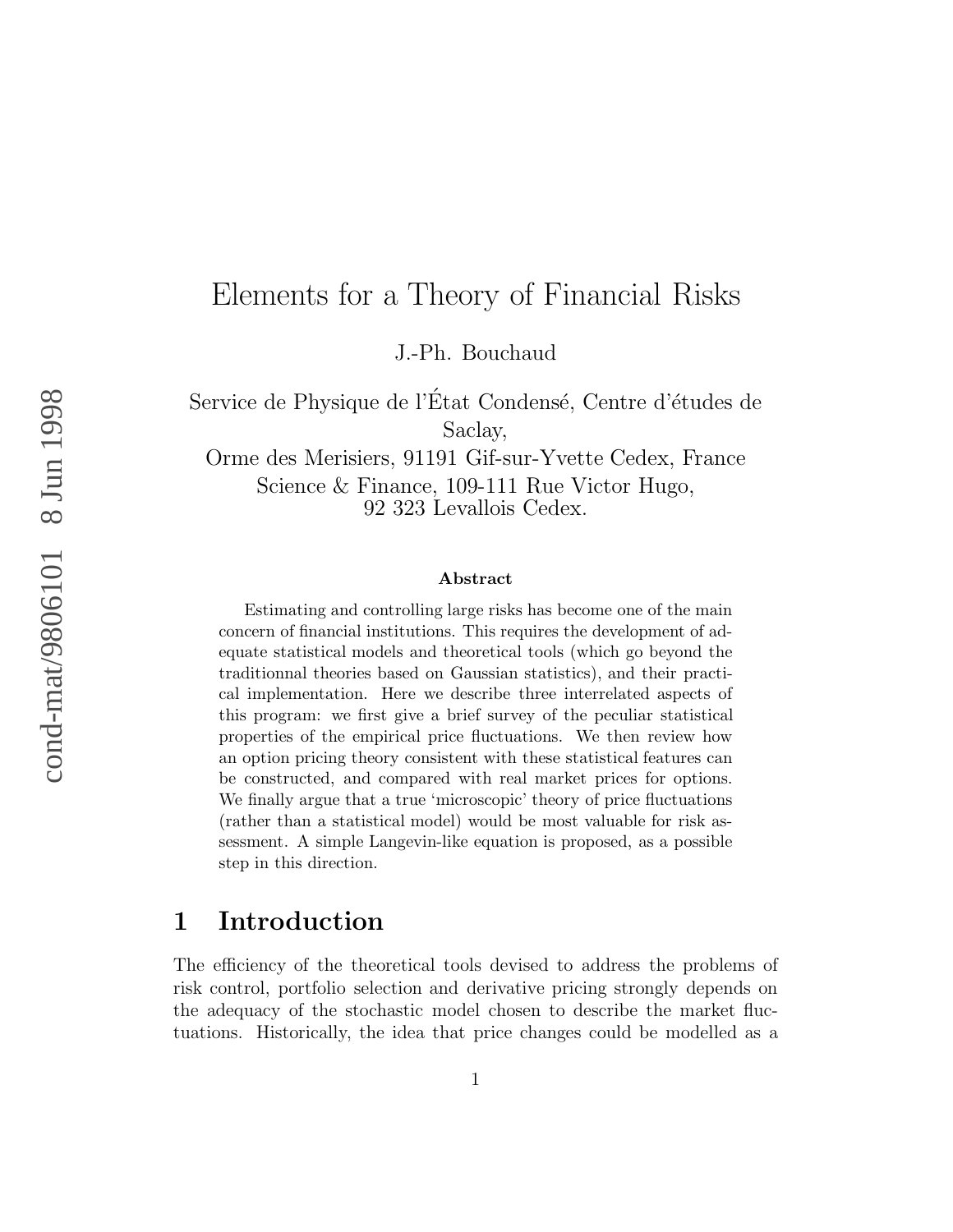Brownian motion dates back to Bachelier [[1](#page-19-0)]. This hypothesis, or some of its variants (such as the Geometrical Brownian motion, where the log of the price is a Brownian motion) is at the root of most of the modern results of mathematical finance, with Markowitz portfolio analysis, the Capital Asset Pricing Model (CAPM) [[2\]](#page-19-0) and the Black-Scholes formula [\[3](#page-19-0)] standing out as paradigms. The reason for success is mainly due to the impressive mathematical and probabilistic apparatus available to deal with Brownian motion problems, in particular Ito's stochastic calculus.

An important justification of the Brownian motion description lies in the Central Limit Theorem (CLT), stating that the sum of  $N$  identically distributed, weakly dependent random changes is, for large  $N$ , a Gaussian variable. In physics or in finance, the number of elementary changes observed during a time interval t is given by  $N = \frac{t}{\tau^*}$  where  $\tau^*$  is an elementary correlation time, below which changes of velocity (for the case of a Brownian particle) or changes of 'trend' (in the case of the stock prices) cannot occur. The use of the CLT to substantiate the use of Gaussian statistics in any case requires that  $t \gg \tau^*$ . In financial markets,  $\tau^*$  turns out to be of the order of several minutes, which is not that small compared to the relevant time scales (days), in particular when one has to worry about the tails of the distribution (corresponding to large shocks) which sometimes disappear only very slowly.

The fact that the tails of the distribution of returns are much 'fatter' than predicted by the gaussian is well known, in particular since the seminal work of Mandelbrot [[4\]](#page-19-0), where the idea that price changes are still independent, but distributed according to a L´evy stable law was first proposed. This model however fails in two respects. First, the tails of the distribution of returns is now much overestimated; in particular, the variance appears to be well defined in most financial markets, while it is infinite for Lévy distributions. Second, and perhaps more importantly in view of its application to option markets, the amplitude of the fluctuations (measured, say, as the local variance) appears to be itself a randomly fluctuating variable with rather long range correlations.

The aim of this paper is to provide a short survey of the most prominent statistical properties of the fluctuations of rather liquid markets, which are characterized by what one could call 'moderate' fluctuations (for a review, see e.g. [[5\]](#page-19-0)). Less liquid markets sometimes behave rather differently and more 'extreme' fluctuations can be observed. We shall then present a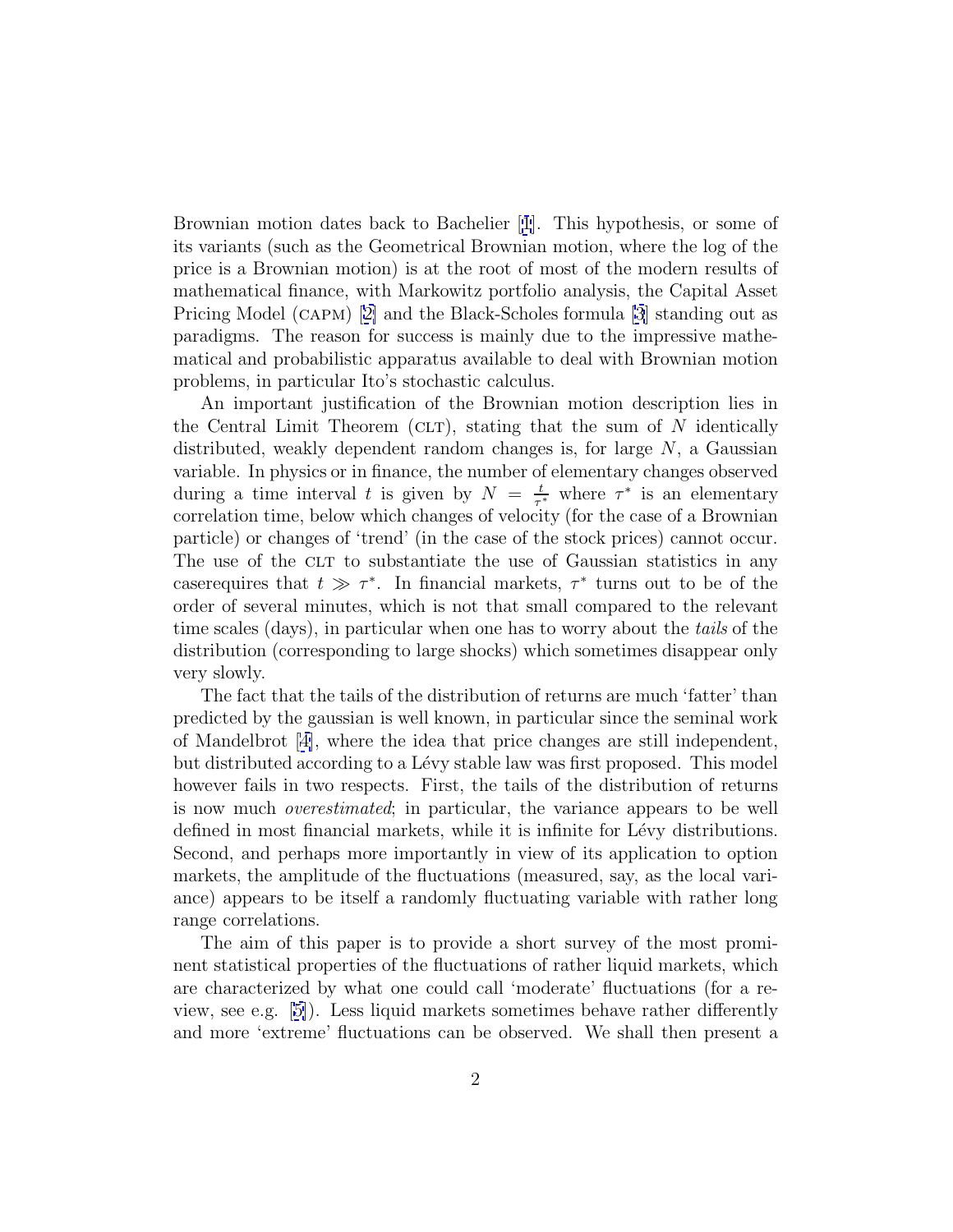<span id="page-2-0"></span>theory for option pricing and hedging in the general case where the underlying stock fluctuations are not gaussian. In this case, perfect hedging is in general impossible, but optimal strategies can be found (analytically or numerically) and the associated residual risk can be estimated. We show that the volatility 'smile' observed on option markets can be understood using a cumulant expansion, and discuss the idea of an implied 'kurtosis', which is (on liquid markets) very close to the actual (maturity dependent) kurtosis of the historical data. Finally, we briefly discuss a simple 'Langevin' approach to market fluctuations, which aims at describing, in a coarse-grained way, the feedback effects between the agents behaviour and the price fluctuations. Interestingly, a natural distinction appears between a normal regime, where price fluctuations are moderate, from a 'crash' regime, where panic effects are self-reinforcing and leads to a price collapse.

### **2 A Short Survey of Empirical Data**

#### **2.1 Linear correlations**

We shall denote in the following the value of the stock (or any other asset) at time t as  $x(t)$ , and the variation of the stock on a given time interval  $\tau$  as  $\delta_\tau x(t) = x(t + \tau) - x(t)$ . The time delay  $\tau$  can be as small as a few seconds in actively traded markets. However, on these short time scales, the fluctuations cannot be considered to be independent. For example, the second order correlation function defined as  $\frac{1}{1}$ :

$$
C(\Delta t) = \frac{\langle \delta_\tau x(t + \Delta t) \delta_\tau x(t) \rangle}{\langle \delta_\tau x(t)^2 \rangle} \tag{1}
$$

is significantly non-zero up to  $\Delta t = 15$  minutes, as shown in Fig. 1.

Therefore, it is certainly inadequate to think of the price process as a 'martingale' for small time increments. This however does not necessarily mean that there are arbitrage opportunities: one can easily see that even very small transaction costs prevent the use of these short time correlations,

<sup>&</sup>lt;sup>1</sup>In principle, the average value of  $\delta_\tau x(t)$  should be removed, but this leads to insignificant corrections on the time scales considered. For the same reason, we neglect the difference between the variation of the price and the more often studied variation of the log of the price.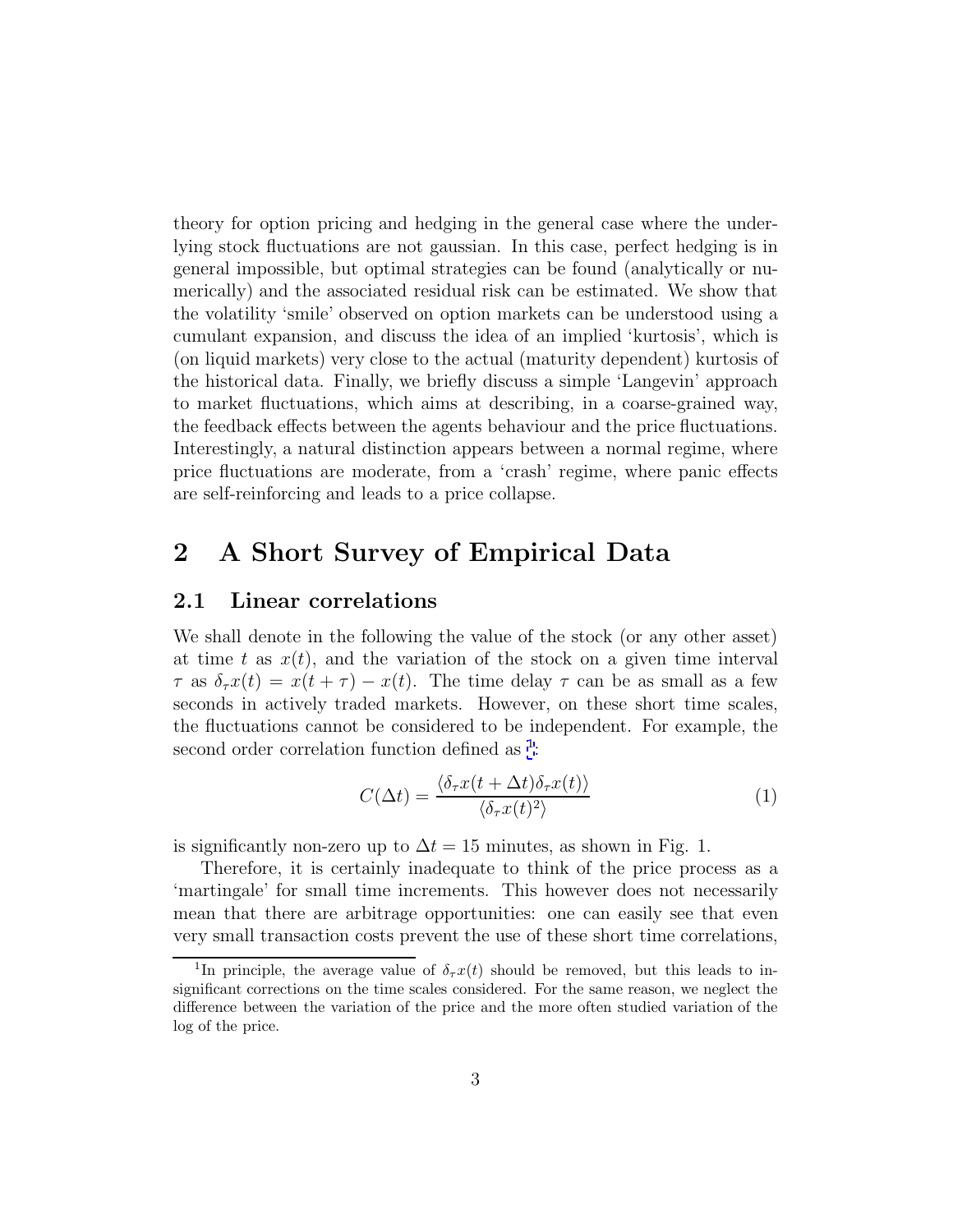

Figure 1: Correlation function  $C(\Delta t)$  of the one minute price increments of the S&P 500, for the period 1983-1996, which decays to zero on the scale of  $\tau^* \simeq 15$ minutes. Note that  $\tau^*$  has drifted to smaller values with time.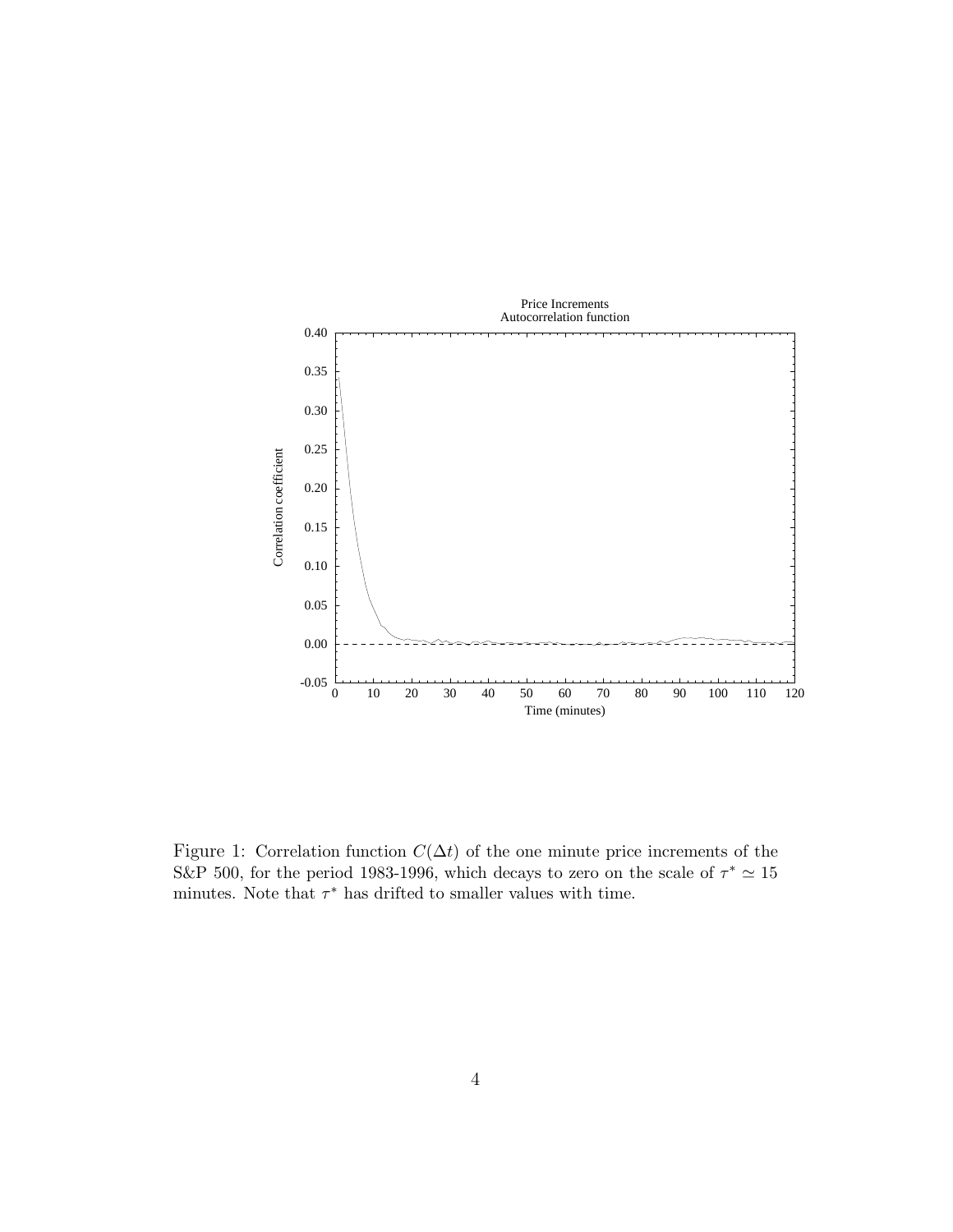<span id="page-4-0"></span>which would imply a very high (and thus very costly) trading frequency [[6](#page-19-0)]. For time delays  $\Delta t$  longer than a certain  $\tau^*$ , say one hour, the autocorrelation of price increments is very nearly zero; correspondingly, the variance of price increments grow linearly with  $\Delta t$  for  $\Delta t > \tau^*$ .

#### **2.2 Distribution of elementary increments**

The simplest idea is thus that the increments  $2 \delta(t)$  are independent identically distributed (IID) random variables. In this case, the knowledge of the distribution density  $P^*$  of  $\delta$  would suffice to reconstruct the distribution of increments on any time delay  $\Delta t$  larger than  $\tau^*$ , through a simple convolution. The shape of  $P^*$  is strongly non gaussian: an estimate of its kurtosis  $\kappa_{\tau^*}$  on a historical basis leads to numbers on the order of 20 (again on liquid markets). As shown in Fig. 2 on the example of the British Pound/U.S. \$ time series, the tails of  $P^*$  decay as an exponential:

$$
P(\delta) \propto \exp\left(-\lambda_{\pm}|\delta|\right) \qquad \delta \to \pm \infty \tag{2}
$$

(although several authors have reported a somewhat slower decay, as a power law  $|\delta|^{-1-\nu}$  with a rather large exponent  $\nu \simeq 3-4$  [\[7](#page-19-0)], or possibly a 'stretched exponential' [\[8](#page-19-0)]). Such slowly decaying tails survive upon convolution, and are thus particularly relevant for extreme risks forecasts [\[10\]](#page-20-0).

A reasonable fit of  $P^*$  on most markets can be achieved using a symmet-rical 'truncated' Lévy distribution<sup>[\[9, 6\]](#page-19-0)</sup>, defined in Fourier space as:

$$
\log P^*(z) = \frac{A}{\cos \pi \mu/2} \left[ \lambda^{\mu} - (\lambda^2 + z^2)^{\mu/2} f(z) \right]; \quad f(z) = \cos \left( \mu \arctan \frac{|z|}{\lambda} \right)
$$
\n(3)

where A the scale factor,  $\mu$  is the 'tail exponent', which is found to be close to 1.5 for all markets, and  $\lambda$  describes the exponential fall of the far-tails. Note that when  $\mu = 2$ , one recovers the gaussian distribution, while for  $\lambda \to 0$ , one finds the stable Lévy distributions proposed by Mandelbrot  $[4]$ , with tails which decay as  $|\delta|^{-1-\mu}$ .

<sup>&</sup>lt;sup>2</sup>In the following, we shall simplify the notation and use  $\delta(t) \equiv \delta_{\tau^*} x(t)$  for the increments on the time scale  $\tau^*$ .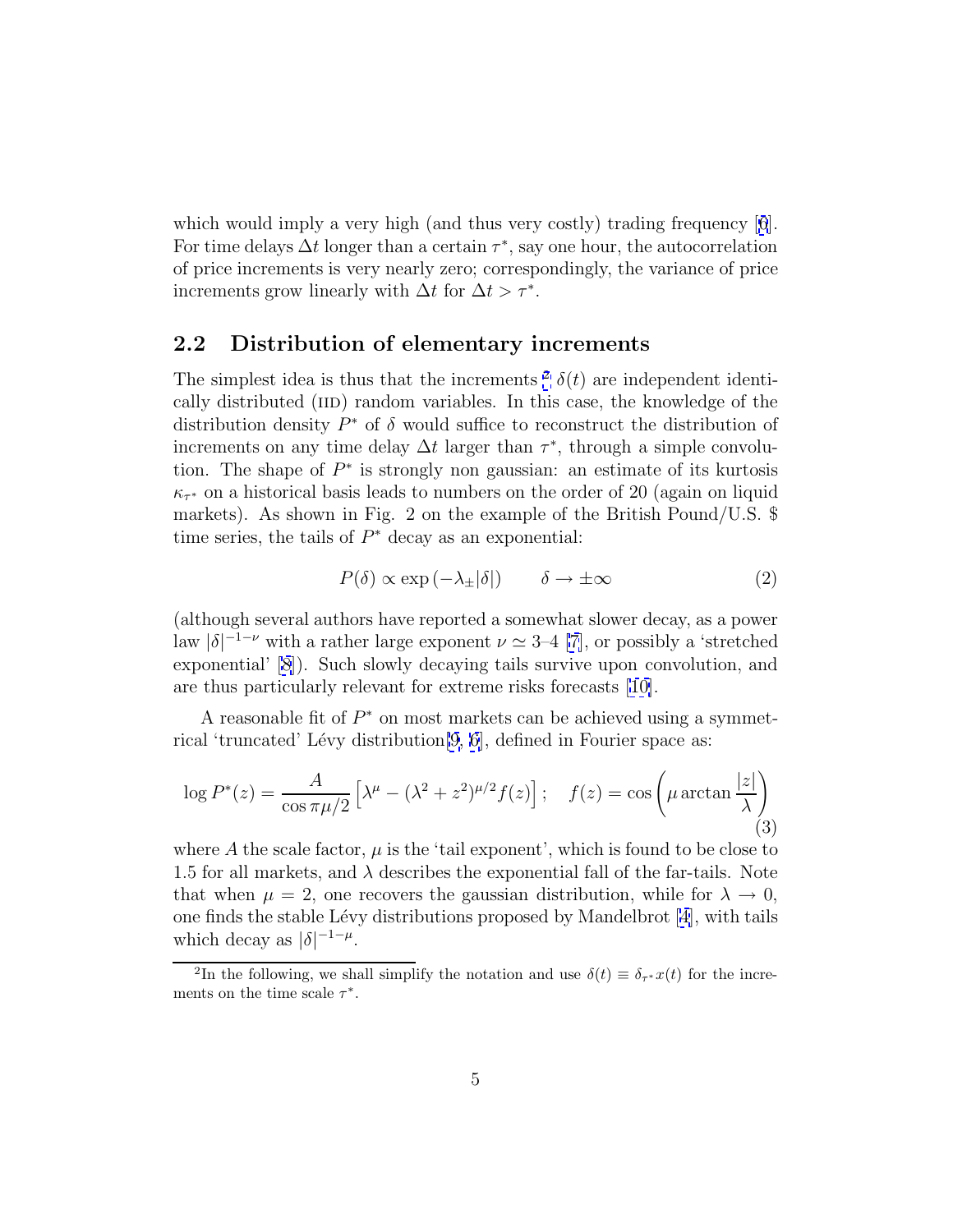

Figure 2: Distribution of the British Pound/US \$ negative increments for  $\tau^* =$ 30 mimutes, in the period 1991-1995. The 'near-tail' of the distribution can be fitted by a power-law, which clearly overestimates the 'far-tail'. The latter is well represented by an exponential fall-off, Eq. [\(2\)](#page-4-0): note the linear-log scale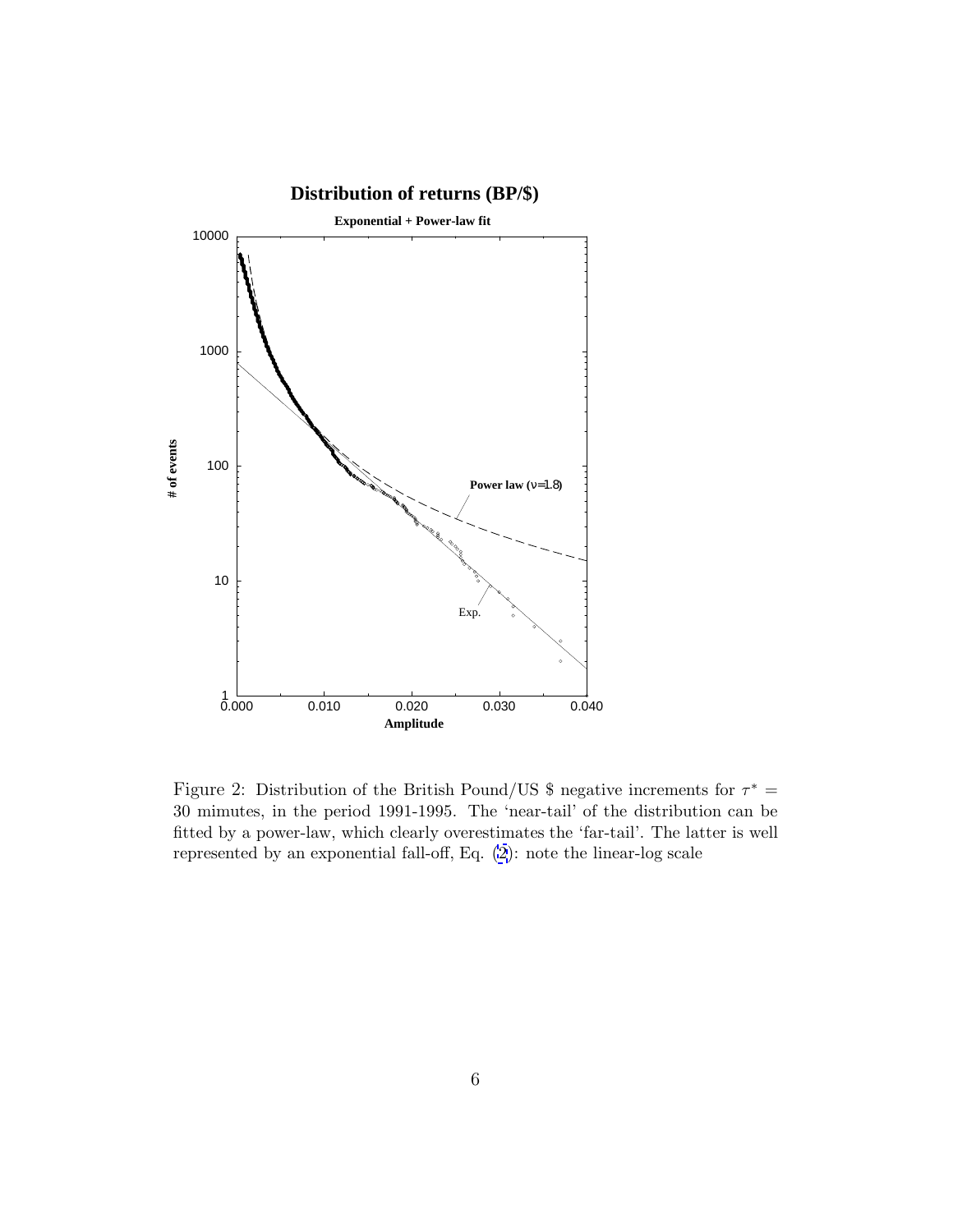### <span id="page-6-0"></span>**2.3 Anomalous decay of the kurtosis and volatility persistence**

The  $N^{th}$  autoconvolution of  $P^*$ , where  $N = \Delta t / \tau^*$  is simply obtained by scaling the parameter  $A$  to  $NA$ . With no further ajustable parameters, this leads to a fair representation of the historical distribution of  $\delta_{\Delta t} x$  [[6,](#page-19-0) [11](#page-20-0)]. However, some systematic differences (in particular in the tails of the distribution) show up, which reveal the inadequacy of such a simple IID hypothesis. For example, it is easy to show that under such an hypothesis, the kurtosis of the increments on scale  $\Delta t = N\tau^*$  should be a factor N smaller than the kurtosis on scale  $\tau^*$ . Empirically, however, one finds a much slower decay, as  $\kappa_N = \kappa_1/N^{\lambda}$ , with  $\lambda$  in the range 0.3 – 0.6 (see Fig. 3). This can be related to another observation, which was made many times in the literature [\[5](#page-19-0), [12](#page-20-0)]: higher order correlation functions of the price increments, such as:

$$
C_2(m) = \frac{\langle \delta^2(t + m\tau^*)\delta^2(t) \rangle}{\langle \delta^2(t) \rangle^2} - 1 \tag{4}
$$

decay only very slowly with time. A simple fit of this decay is again of the power law type [\[5](#page-19-0), [13](#page-20-0), [14\]](#page-20-0):

$$
C_2(m) \simeq \frac{C_0}{m^{\lambda'}}\tag{5}
$$

with a exponent  $\lambda'$  in the same range as  $\lambda$ . A simple way to rationalize these findings is to assume that while the sign of the price increment is completely decorrelated as soon as  $\Delta t > \tau^*$ , the amplitude of the increment (which is a measure of the market activity) is correlated in time. Bursts of market activity, related to external news or crisis, can easily persist for several days, sometimes months – this explains why  $C_2(m)$  decays rather slowly. We shall thus assume that the increment  $\delta$  can be written as:

$$
\delta(t_i) = \gamma(t_i) \times \epsilon(t_i) \qquad t_i = i\tau^*
$$
\n(6)

where the scale  $\gamma > 0$  measures the amplitude of the increment, which can be thought of as the local volatility of the market. The random variable  $\epsilon$  is short range correlated (over time  $\tau^*$ ) of mean zero and variance unity (and independent from  $\gamma$ ). Note that  $\epsilon$  is not necessarily Gaussian, as assumed in arch-like models [\[12\]](#page-20-0). It is then rather easy to show that the kurtosis of the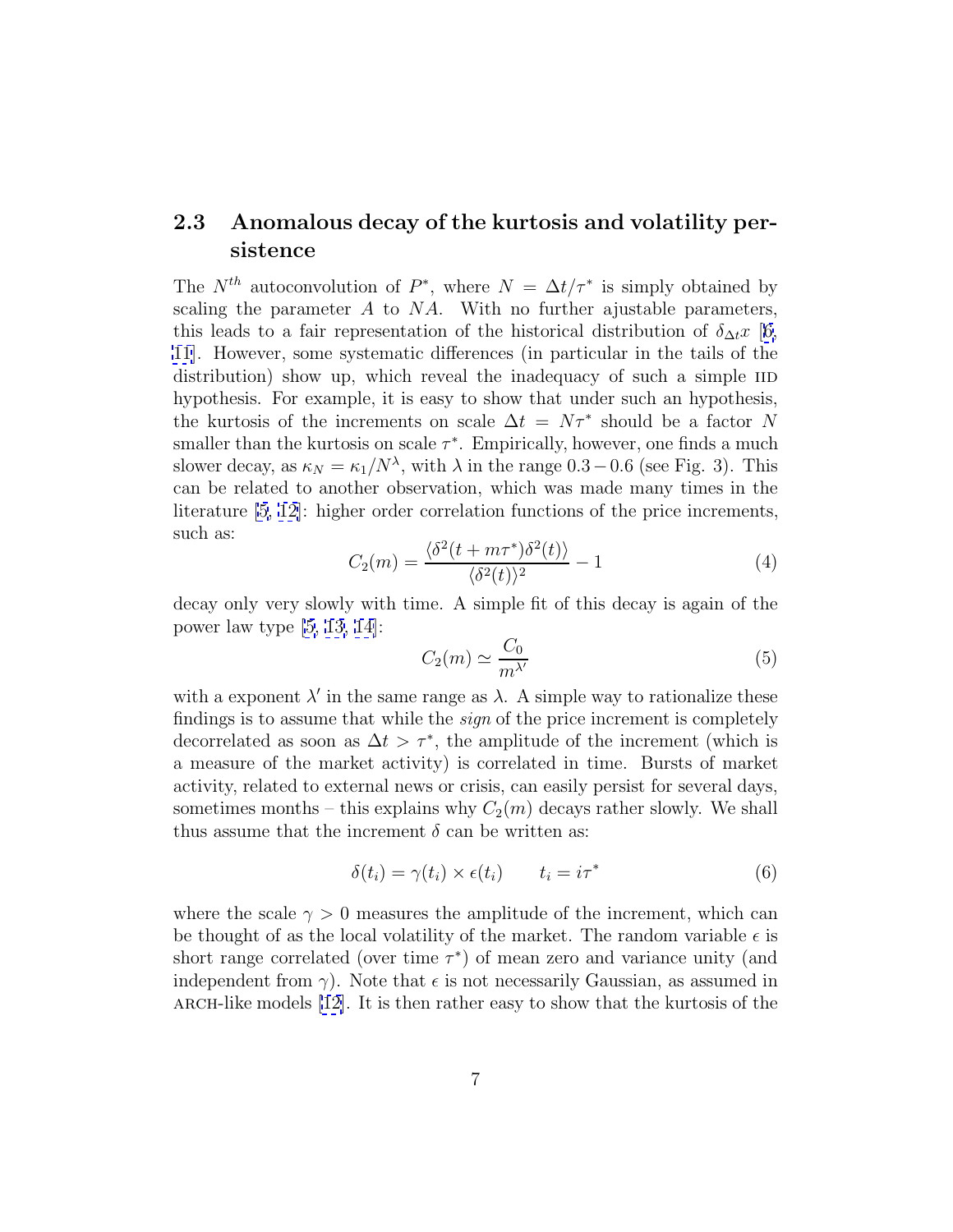increments on scale  $\Delta t = N\tau^*$  can be expressed as [[15](#page-20-0), [6](#page-19-0)]:

$$
\kappa_N = \frac{1}{N} \left[ \kappa_0 + (3 + \kappa_0) C_2(0) + 6 \sum_{m=1}^{N} (1 - \frac{m}{N}) C_2(m) \right]
$$
(7)

where  $\kappa_0$  is the kurtosis of the random variable  $\epsilon$ . Note that even if  $\kappa_0 = 0$ , the kurtosis of  $P^*$  is non zero due to the randomly fluctuating scale parameter γ. If one furthermore assumes that  $C_2$  decays as a power-law (Eq. [5](#page-6-0)), then from Eq. (7),  $\kappa_N$  decays for large N as  $N^{-\lambda}$  with  $\lambda = \lambda'$ .

### **2.4 Apparent (multi)-scaling behaviour**

Hence, the fact that the scale  $\gamma$  of the random increments has long range temporal correlations induces an anomalously slow convergence of the sum  $x(N\tau^*) - x(0) = \sum_{i=1}^N \delta(t_i)$  towards the gaussian distribution. One should note that this can induce apparent scaling behaviour on restricted time intervals. For example, a numerical simulation of the random scale model ([6](#page-6-0)) with a slowly decaying  $C_2(m)$  can be analyzed in scaling terms [[16](#page-20-0)], i.e. fitting the moments of  $x(N\tau^*) - x(0)$  as power laws:

$$
\langle |x(N\tau^*) - x(0)|^q \rangle \propto N^{\zeta_q} \tag{8}
$$

This actually works quite well, and leads to a family of exponents  $\zeta_q$  which deviates from the theoretical straight line  $\zeta_q = q/2$  which holds in the limit  $N \to \infty$ , provided all the moments of  $\gamma$  exist. For  $q = 2$ , the relation  $\zeta_2 = 1$ holds because the linear correlation function  $C(\Delta t)$  is zero for  $\Delta t > \tau^*$ . For  $q = 4$  one finds, using the definition of the kurtosis:

$$
\langle [x(N\tau^*) - x(0)]^4 \rangle = (3 + \kappa_N) \langle [x(N\tau^*) - x(0)]^2 \rangle^2 \propto 3N^2 + \kappa_1 N^{2-\lambda} \tag{9}
$$

which is thus the sum of two power laws. This can be however fitted with a unique 'effective' exponent  $\zeta_4$ , which can be substantially below the asymptotic value  $\zeta_4^{\infty} = 2$  since  $N^{-\lambda}$  is not very small in practice. This argument holds true for higher moments for which  $\zeta_q < q/2$ ; the difference between  $\zeta_q$  and  $q/2$  actually grows with q (for a fixed value of N). We believe that this might be the reason for the 'multifractal' scaling recently reported in the literature [[17, 18](#page-20-0)].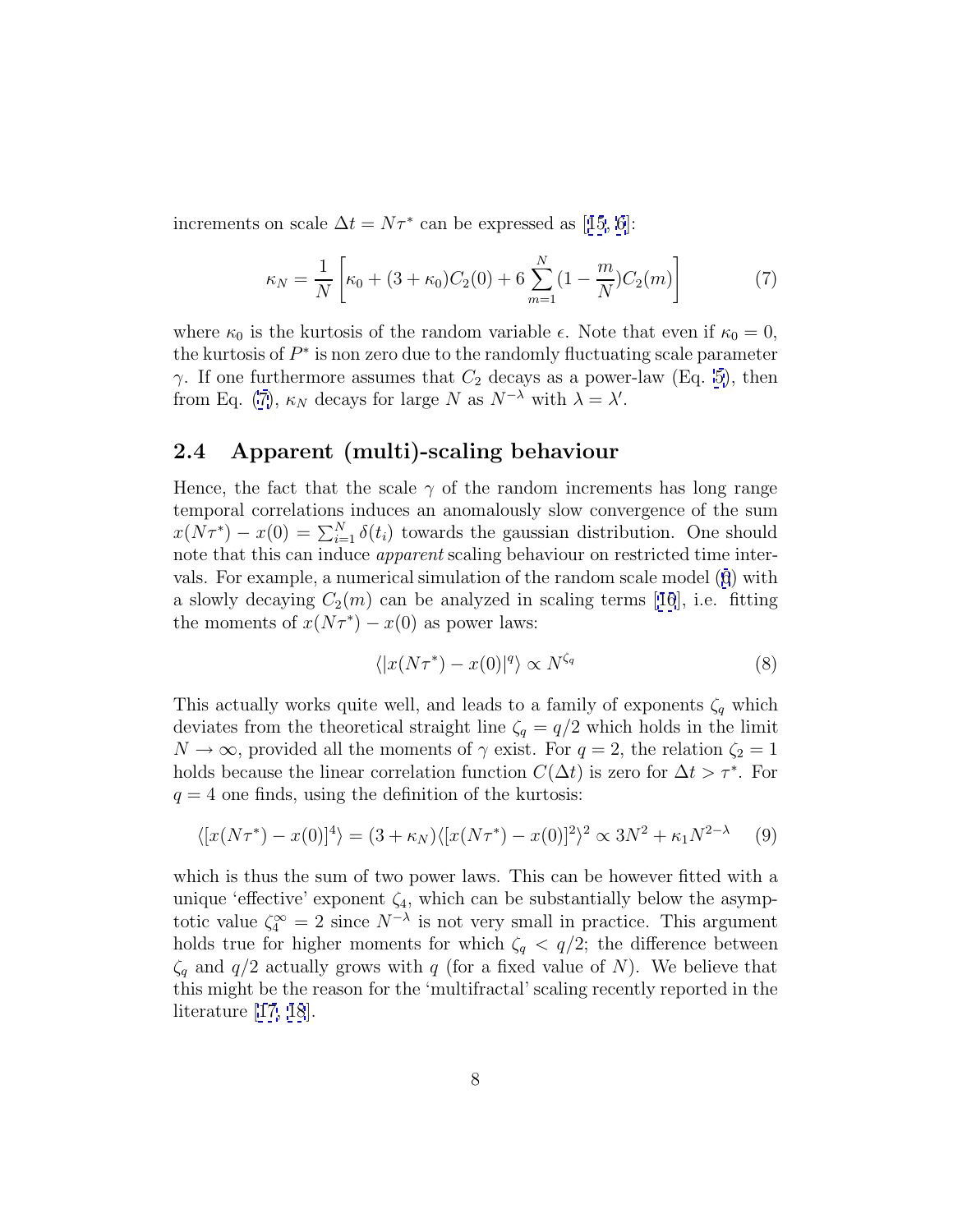#### **2.5 Time reversal symmetry**

The last empirical fact which we would like to comment on is the question of time reversal symmetry. Is it possible to detect the direction of time in a financial time series ? The answer to this question would be no for a simple Brownian motion, for example, but also for a much wider class of processes, such as the multifractal time construction proposed in [[18](#page-20-0)]. Correlation functions sensitive to the arrow of time have been proposed by Pomeau [\[19](#page-20-0)]. One example is:

$$
C_T(\Delta t) = \langle x(t) \left[ x(t + \Delta t) - x(t + 2\Delta t) \right] x(t + 3\Delta t) \rangle \tag{10}
$$

which is non zero if the time triplets  $t, t + \Delta t, t + 3\Delta t$  and  $t, t + 2\Delta t, t + 3\Delta t$ cannot be distinguished statistically. For the price series itself, the above correlation function is zero within error bars. But when one studies the 'volatility' process  $\gamma$ , then this skew correlation function is distinctively non zero, and reaches a maximum (in the case of the S&P 500) for  $\Delta t \simeq 1$ month. This shows that the volatility time series is *not* invariant under time reversal. A similar conclusion is also reported in [\[20](#page-20-0), [14](#page-20-0)], where the authors observe that a high 'coarse-grained' volatility in the past increases in a causal way today's 'fine-grained' volatility. This is not unreasonable, as one feels intuitively that an anomalously large change of the close to close price over – say – the previous week triggers more intraday activity the following week. In any case, we feel that this absence of time reversal symmetry is an important (albeit less frequently discussed) stylized fact of financial time series.

# **3 Implications for Option Pricing**

#### **3.1 General framework**

We now turn to the problem of option pricing and hedging when the statistics for price increments have the non-Gaussian properties discussed above. The distinctive feature of the continuous time random walk model usually considered in the theory of option pricing is the possibility of perfect hedging [[21](#page-20-0)], that is, a complete elimination of the risk associated to option trading [[3](#page-19-0)]. This property however no longer holds for more realistic models [\[22\]](#page-20-0).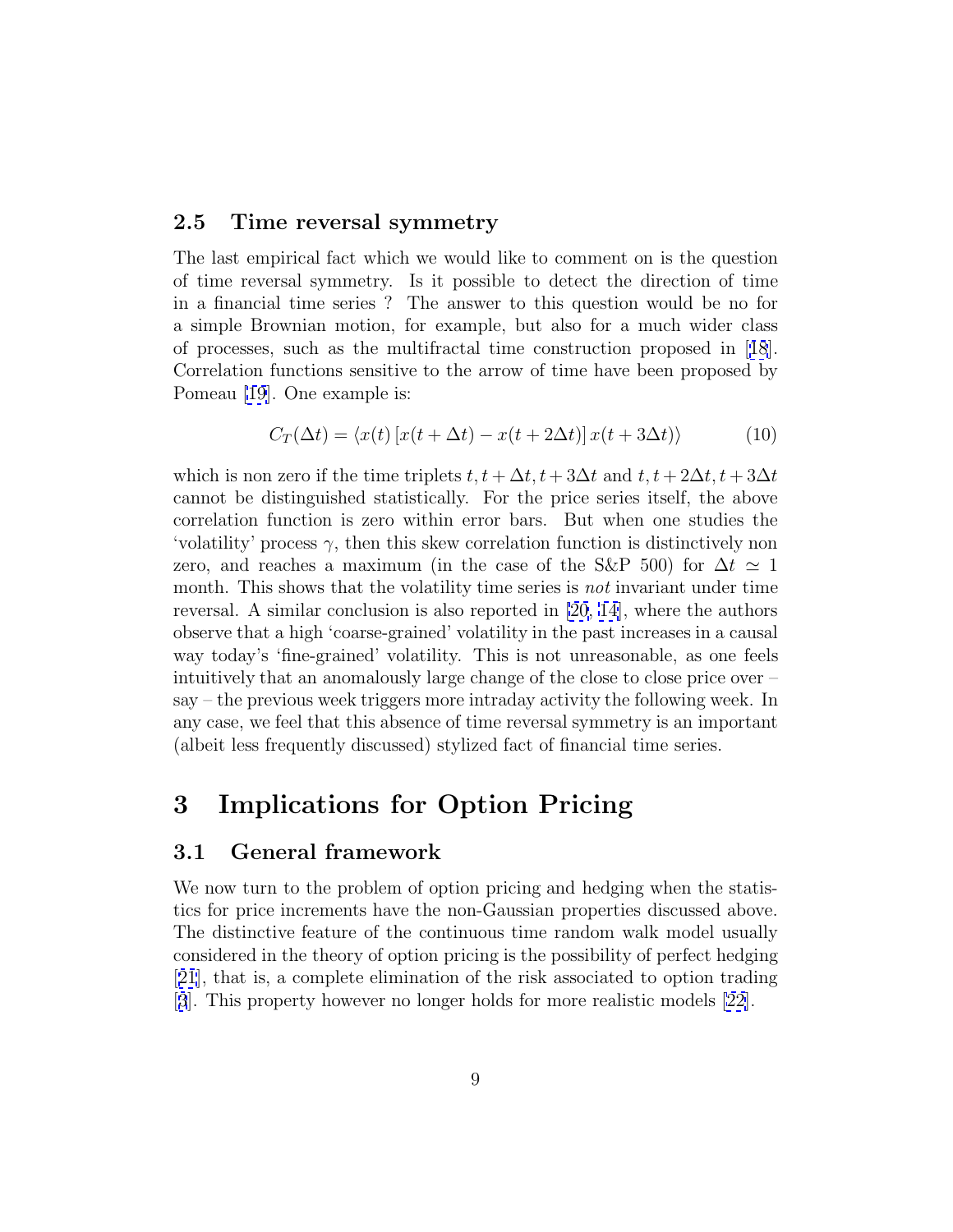<span id="page-9-0"></span>Let us write down the global wealth balance  $\Delta W|_{0}^{T}$  associated with the writing of a 'call' option of maturity T and exercice price  $x_s$  [\[6\]](#page-19-0):

$$
\Delta W|_{0}^{T} = \mathcal{C}(x_0, x_s, T) \exp(rT) - \max(x(T) - x_s, 0)
$$
 (11)

$$
+ \sum_{i} \phi(x, t_i) \exp(r(T - t_i))[\delta_i - rx(t_i)\tau], \qquad (12)
$$

where  $\mathcal{C}(x_0, x_s, T)$  is the price of the call,  $x_0 = x(t = 0)$  and  $\phi(x, t)$  the trading strategy, i.e. the number of stocks per option in the portfolio of the option writer. Finally,  $r$  the (constant) interest rate. The second term defines the option contract: the profit of the buyer of the option is equal to  $x_s-x(T)$  if  $x(T) > x_s$  (i.e. if the option is exercised) and zero otherwise: the option is an insurance contract which guarantees to its owner a maximum price for acquiring a certain stock at time T . Conversely, a 'put' option would guarantee a certain minimum price for the stock held by the owner of the option.

A natural procedure to fix the price of the option  $\mathcal{C}(x_0, x_s, T)$  and the optimal strategy  $\phi^*(x,t)$  was proposed independently in [\[23](#page-20-0), [22\]](#page-20-0) and further discussed in  $[6, 24, 25]$  $[6, 24, 25]$  $[6, 24, 25]$  $[6, 24, 25]$ . It consists in imposing a *fair game condition*, i.e.:

$$
\langle \Delta W|_0^T[\phi] \rangle = 0 \tag{13}
$$

and a risk minimisation condition:

$$
\left. \frac{\delta \langle \Delta W|_0^T[\phi]^2 \rangle}{\delta \phi(x,t)} \right|_{\phi^*} = 0 \tag{14}
$$

Here, we assume that the variance of the wealth variation is a relevant measure of the risk. However, other measures are possible, in particular the 'Value-at-Risk', which is directly related to the weight contained in the negative tails of the distribution of  $\Delta W|_0^T$ .

The notation  $\langle \ldots \rangle$  in Eqs. (13,14) means that one averages over the probability of the different trajectories. The explicit solution of Eqs. (13,14) for a general uncorrelated process (i.e.  $\langle \delta_i \delta_j \rangle = 0$  for  $i \neq j$ ) is relatively easy to write if the average bias  $\langle \delta \rangle$  and the interest rate r are negligible<sup>3</sup>, which is the case for short maturities T. In this case, one finds  $[22]$  $[22]$  $[22]$ :

$$
\mathcal{C}(x_0, x_s, T) = \int_{x_s}^{\infty} dx' \ (x' - x_s) P(x', T | x_0, 0)
$$
 (15)

<sup>&</sup>lt;sup>3</sup>For the general case, see [\[6](#page-19-0), [24\]](#page-20-0)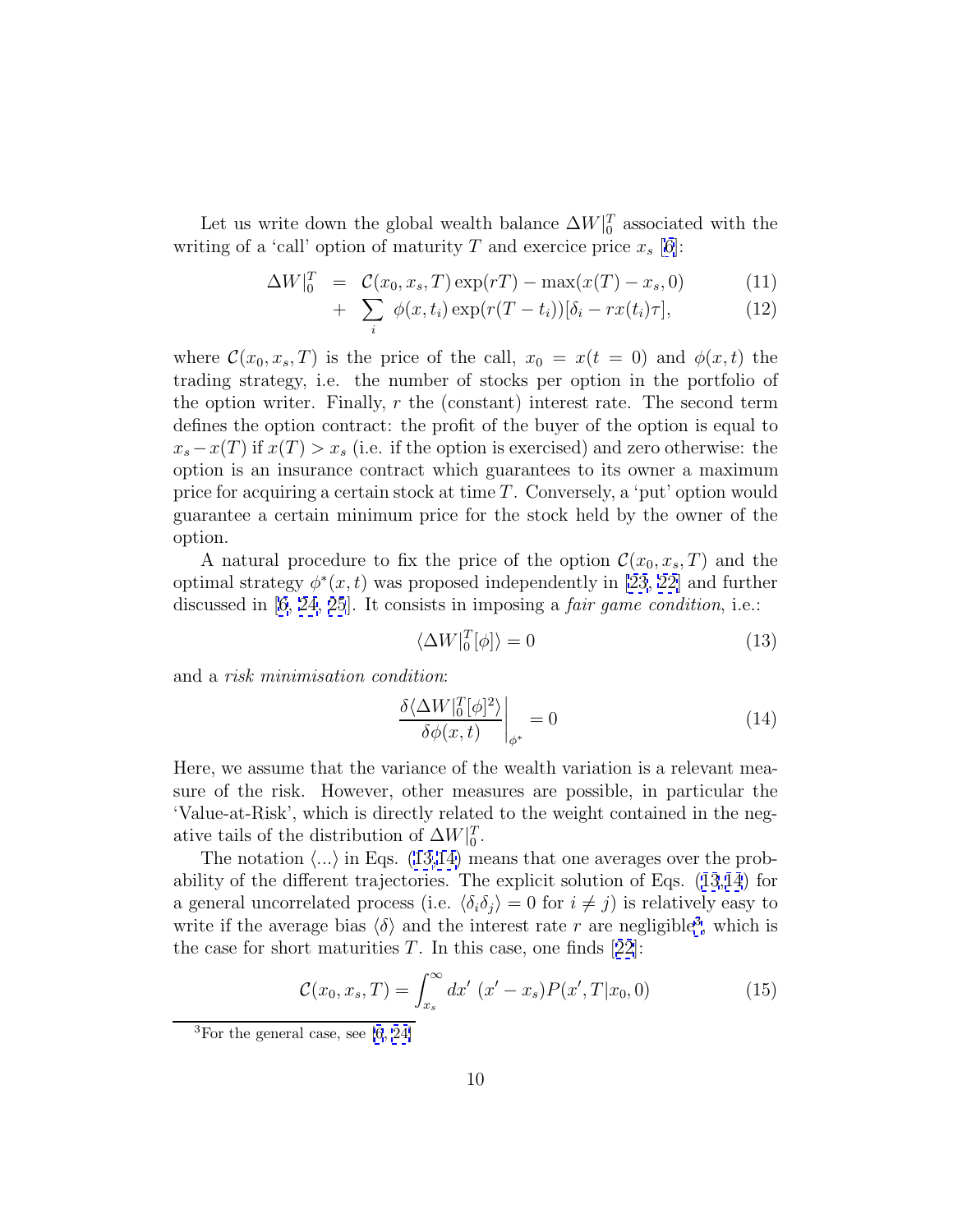$$
\phi^*(x,t) = \int_{x_s}^{\infty} dx' \langle \delta \rangle_{(x,t)} \dots_{(x',T)} \frac{(x'-x_s)}{\sigma^2(x,t)} P(x',T|x,t) \tag{16}
$$

where  $\sigma^2(x,t) = \langle \delta^2 \rangle |_{x,t}$  is the 'local volatility' – which may depend on  $x,t$ – and  $\langle \delta \rangle_{(x,t)\to (x',T)}$  is the mean instantaneous increment conditioned to the initial condition  $(x, t)$  and a final condition  $(x', T)$ . The minimal residual risk, defined as  $\mathcal{R}^* = \langle \Delta W |_{0}^{T} [\phi^*]^2 \rangle$  is in general strictly positive (and in practice rather large), except for Gaussian fluctuations in the continuous limit, where the residual risk is strictly zero! In this limit, the above equations ([13](#page-9-0),[14](#page-9-0)) actually exactly lead to the celebrated Black-Scholes option pricing formula. In particular, one can check that  $\phi^*$  is related to C through:  $\phi^* =$  $\partial \mathcal{C}(x_0, x_s, T)/\partial x_0$ .

#### **3.2 Cumulant expansion and volatility smile**

In the case where the market fluctuations are moderately non-Gaussian, one might expect that a cumulant expansion around the Black-Scholes formula leads to interesting results. This cumulant expansion has been worked out in general in [[6](#page-19-0)]. If one only retains the leading order correction which is (for symmetric fluctuations) proportional to the kurtosis, one finds that the price of options  $\mathcal{C}(x_0, x_s, T)$  can be written as a Black-Scholes formula, but with a modified value of the volatility  $\sigma$ , which becomes price and maturity dependent [\[15\]](#page-20-0):

$$
\sigma_{imp.}(x_s, T) = \sigma \left[ 1 + \frac{\kappa_T}{24} \left( \frac{(x_s - x_0)^2}{\sigma^2 T} - 1 \right) \right]
$$
\n(17)

The volatility  $\sigma_{imp}$  is called the implied volatility by the market operators, who use the standard Black-Scholes formula to price options, but with a value of the volatility which they estimate intuitively, and which turns out to depend on the exercice price in a roughly parabolic manner, as indeed suggested by Eq. (17).

This is the so-called 'volatility smile'. Eq. (17) furthermore shows that the curvature of the smile is directly related to the kurtosis of the underlying statistical process on the scale of the maturity  $T = N\tau^*$ . We have tested this prediction by directly comparing the 'implied kurtosis', obtained by extracting from real option prices (on the BUND market) the volatility  $\sigma$  (which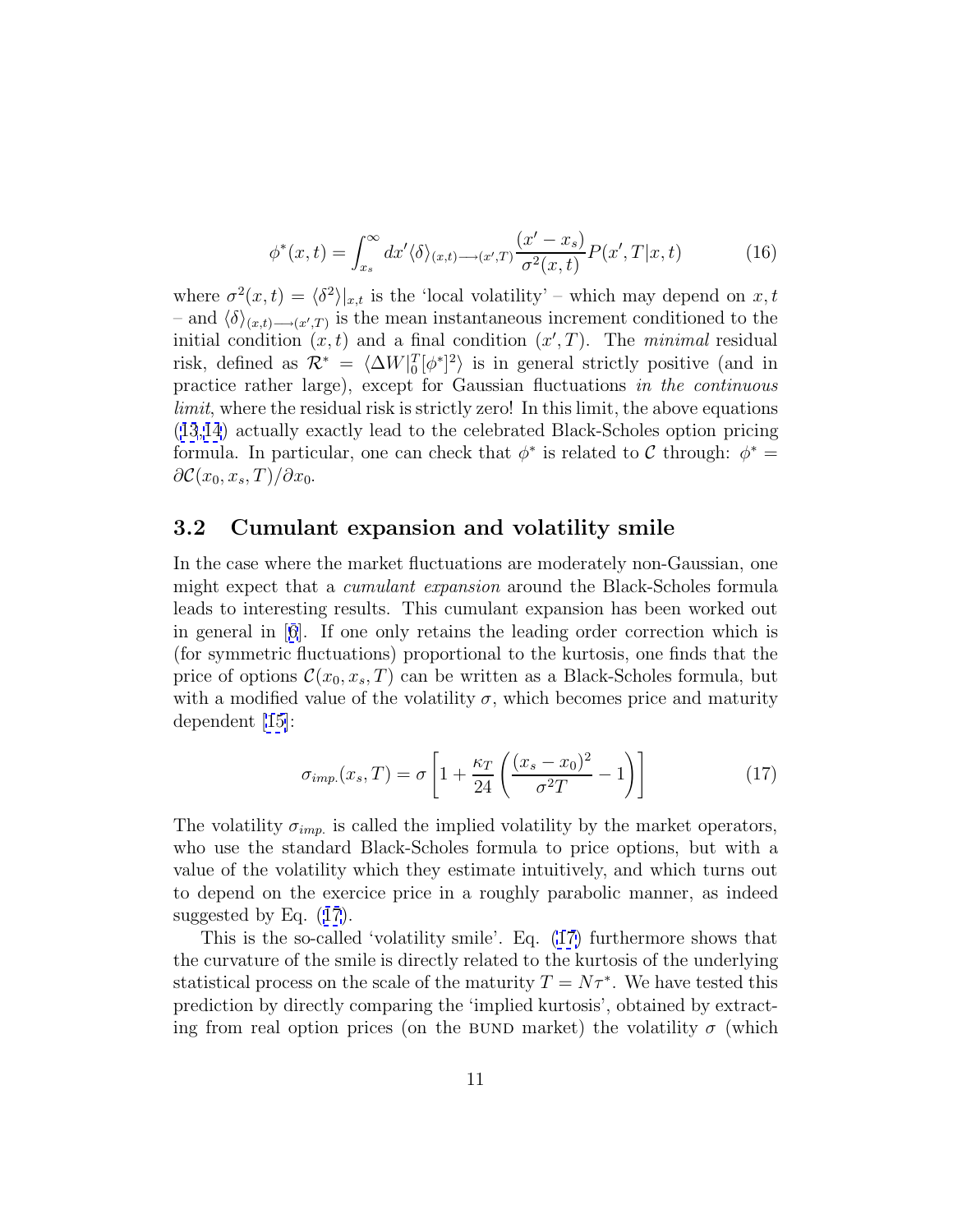

Figure 3: Plot (in log-log coordinates) of the average implied kurtosis  $\kappa_{imp}$  (determined by fitting the implied volatility for a fixed maturity by a parabola) and of the empirical kurtosis  $\kappa_N$  (determined directly from the historical movements of the BUND contract), as a function of the reduced time scale  $N = T/\tau$ ,  $\tau = 30$ minutes. All transactions of options on the bund future from 1993 to 1995 were analyzed along with 5 minute tick data of the BUND future for the same period. We show for comparison a fit with  $\kappa_N \simeq N^{-0.6}$  (dark line). A fit with an exponentially decaying  $C_2(m)$  is however also acceptable (dotted line).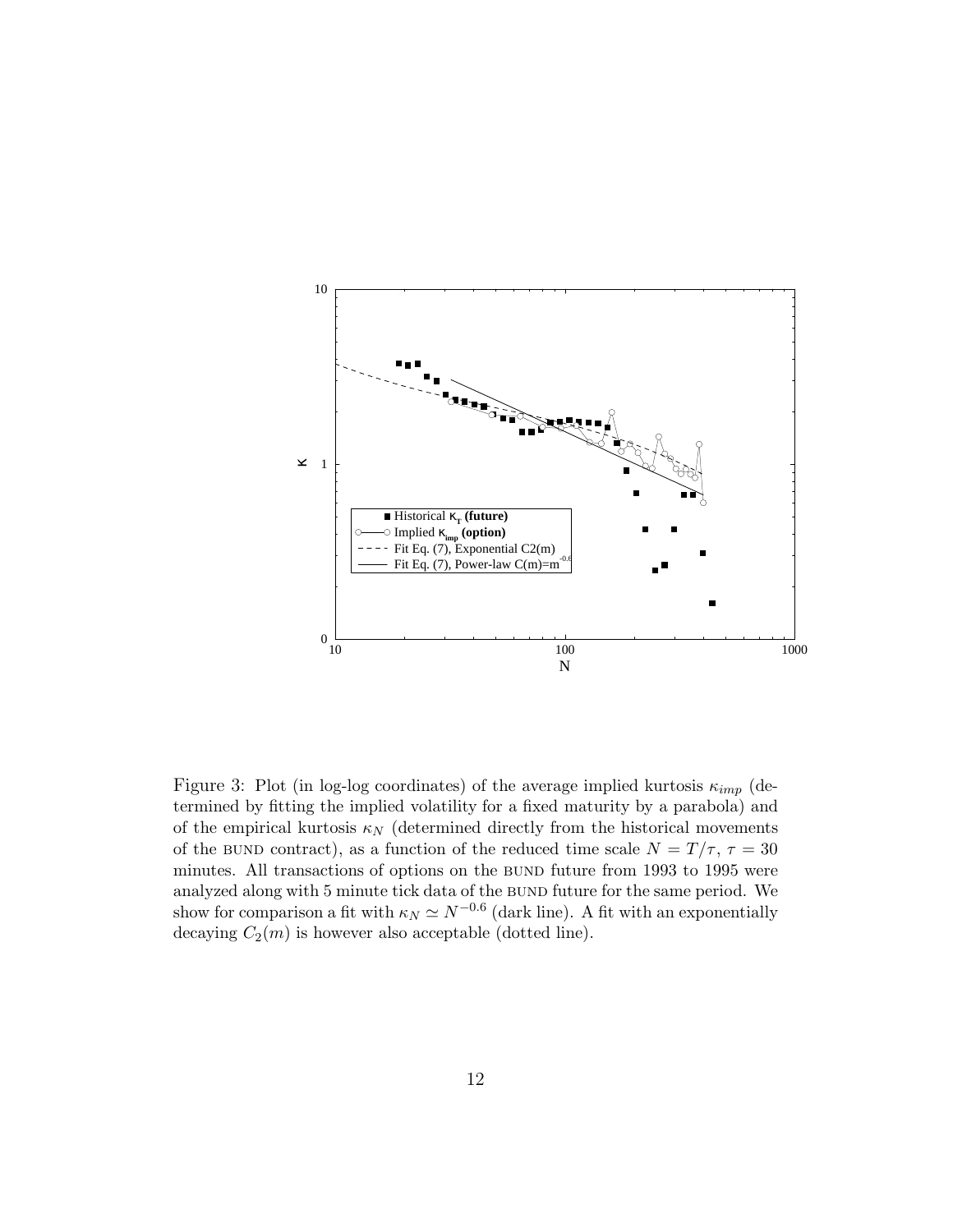turns out to be highly correlated with a short time filter of the historical volatility), and the curvature of the implied volatility smile, to the historical value of the kurtosis  $\kappa_N$  discussed above. The result is plotted in Fig. 3, with no further ajustable parameter. The remarkable agreement between the implied and historical kurtosis, and the fact that they evolve similarly with maturity, shows that the market as a whole is able to correct (by trial and errors) the inadequacies of the Black-Scholes formula, and to encode in a satisfactory way both the fact that the distribution has a positive kurtosis, and that this kurtosis decays in an anomalous fashion due to volatility persistence effects. However, the real risks associated with option trading are, at present, not satisfactorily estimated. In particular, most risk control softwares dealing with option books are based on a Gaussian description of the fluctuations.

# **4 A Langevin Approach to Price Fluctuations: Feedback Effects**

In the author's opinion, there is as yet no convincing 'microscopic' model which explains the distinctive statistical features of price fluctuations which were summarized in section [2,](#page-2-0) although many proposals have been put forward [\[26, 27](#page-21-0)]. In the spirit of statistical physics, it might be possible to describe market dynamics at a level of description which is intermediate between the macroeconomic level which is that of the market equilibrium models [[26](#page-21-0)] and the individual agent level which is that of the market microstructure theory. Our basic idea is that although the modelling of each individual participants ('agents') is impossible in quantitative terms, the collective behavior of the market and its impact on the price in particular can be represented in statistical terms by a few number of terms in a (stochastic) dynamical equation. Our approach is in the spirit of many phenomenological, 'Landau-like' approaches to physical phenomena [\[28\]](#page-21-0). We have thus proposed a description of the dynamics of speculative markets with a simple Langevin equation [[29](#page-21-0)]. This equation encapsulates what we believe to be some essential ingredients; in particular, the feedback of the price fluctuations on the behaviour of the market participants. The construction of a convincing model for large fluctuations is important for risk control, since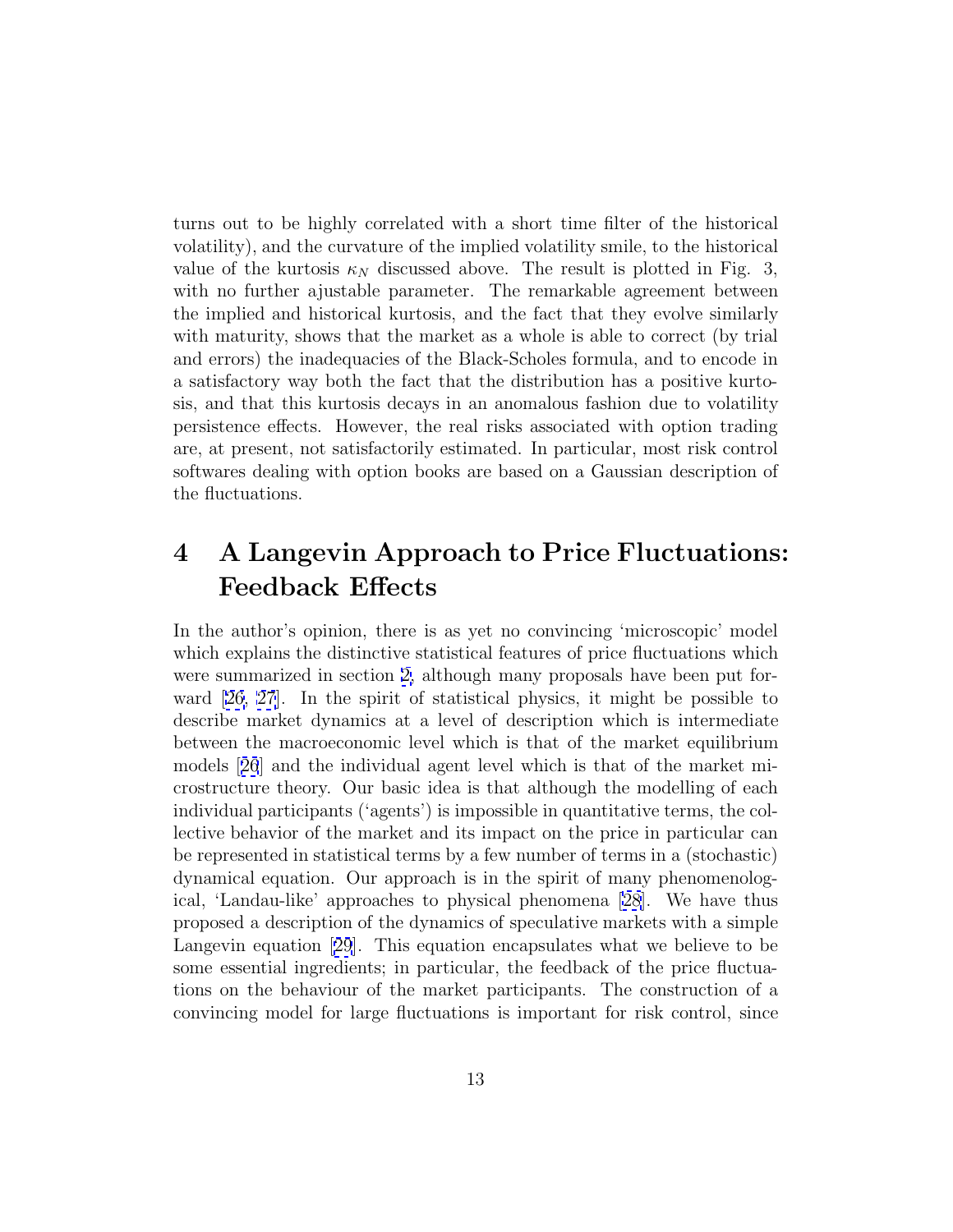empirical data may be unreliable in the extreme tails of the distributions.

#### **4.1 A Phenomenological Langevin Equation**

At any given instant of time, there is a certain number of 'buyers' which we call  $\phi_{+}(t)$  (the *demand*) and 'sellers',  $\phi_{-}(t)$  (the *supply*). The first dynamical equation describes the effect of an offset between supply and demand, which tends to push the price up (if  $\phi_+ > \phi_-$ ) or down in the other case. In general, one can write<sup>4</sup>:

$$
\frac{dx}{dt} = \mathcal{F}(\Delta \phi) \qquad \Delta \phi := \phi_+ - \phi_- \tag{18}
$$

where  $\mathcal F$  is an increasing function, such that  $\mathcal F(0) = 0$ . In the following, we will frequently assume that  $\mathcal F$  is linear (or else that  $\Delta \phi$  is small enough to be satisfied with the first term in the Taylor expansion of  $\mathcal{F}$ ), and write

$$
\frac{dx}{dt} = \frac{\Delta\phi}{\lambda} \tag{19}
$$

where  $\lambda$  is a measure of *market depth* i.e. the excess demand required to move the price by one unit. When  $\lambda$  is high, the market can 'absorb' supply/demand offsets by very small price changes. Now, we try to construct a dynamical equation for the supply and demand separately. Consider for example the number of buyers  $\phi_+$ . Between t and  $t+dt$ , a certain fraction of those get their deal and disappear (at least temporarily). This deal is usually ensured by market makers, which act as intermediaries between buyers and sellers. The role of market markers is to absorb the demand (and supply) even if these do not match perfectly. The effect of market makers (mm) can thus be modelled as:

$$
\left. \frac{d\phi_{\pm}}{dt} \right|_{\text{MM}} = -\Gamma_{\pm} \phi_{\pm} \tag{20}
$$

where  $\Gamma_{\pm}$  are rates (inverse time scales). We furthermore assume that market makers act symmetrically, i.e, that  $\Gamma_+ = \Gamma_- = \gamma$ . On liquid markets, the time scale  $1/\gamma$  before which a deal is reached is short; typically a few minutes (see also below for another interpretation of  $1/\gamma$ ).

There are several other effects which must be modeled to account for the time evolution of supply and demand. One is the spontaneous (sp)

<sup>4</sup>For simplicity, we use in the following a continuous time formalism, although discrete time evolution equations would be more adapted.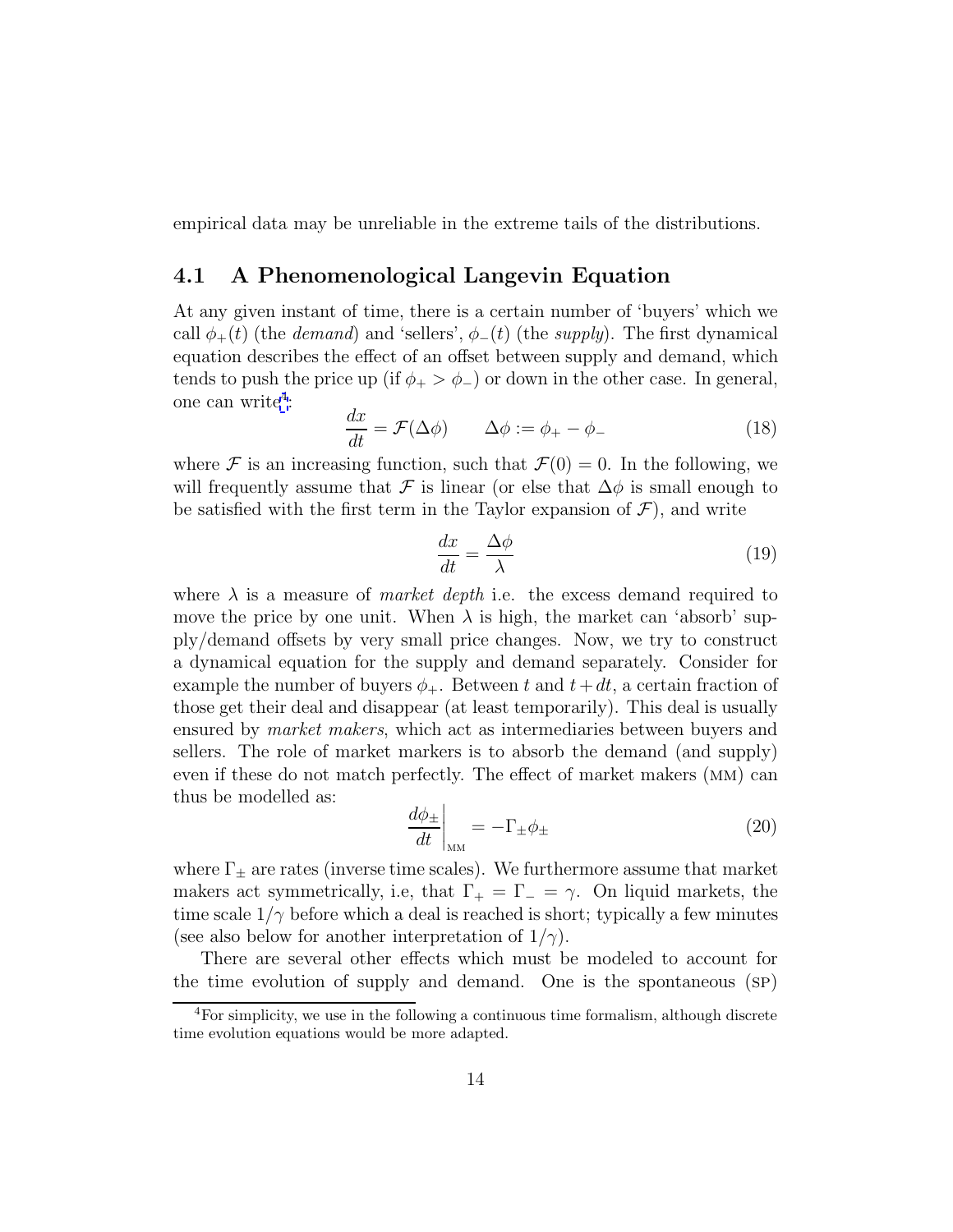<span id="page-14-0"></span>appearance of new buyers (or sellers), under the influence of new information, individual need for cash, or particular investment strategies. This can be modelled as a white noise term (not necessarily Gaussian):

$$
\left. \frac{d\phi_{\pm}}{dt} \right|_{\rm SP} = m_{\pm}(t) + \eta_{\pm}(t) \tag{21}
$$

where  $\eta_{\pm}$  have zero mean, and a short correlation time  $\tau_c$ .  $m_{\pm}$  is the average increase of demand (or supply), which might also depends on time through the time dependent anticipated return  $R(t)$  and the anticipated risk  $\Sigma(t)$ . It is quite clear that both these quantities are constantly reestimated by the market participants, with a strong influence of the recent past. For example, 'trend followers' extrapolate a local trend into the future. On the other hand, 'fundamental analysts' estimate what they believe to be the 'true' price of the stock; if the observed price is above this 'true' price, the anticipated trend is reduced, and vice-versa. In mathematical terms, these effects can be represented as:

$$
R(t) = R_0 + \alpha \int_{-\infty}^{t} dt' K_R(t - t') \frac{dx}{dt'} - \kappa (x - x_0)
$$
 (22)

where  $K_R$  is a certain kernel (of integral one) defining how the past average trend is measured by the agents, and  $\kappa$  is a mean-reversion force, towards the average (over the fundamental analysts) 'true price'  $x_0$ <sup>5</sup>.

Similarly, the anticipated risk has a short time scale contribution. It is well known that an increase of volatility is badly felt by the agents, who immediately increase their estimate of risk. Hence, we write:

$$
\Sigma(t) = \Sigma_0 + \beta \int_{-\infty}^t dt' K_\Sigma(t - t') \left[ \frac{dx}{dt'} \right]^2 \tag{23}
$$

Correspondingly, expanding  $m_{\pm}(R,\Sigma)$  to lowest order, one has:

$$
m_{\pm} = m_{0\pm} + \alpha_{\pm} \int_{-\infty}^{t} dt' K_R(t - t') \frac{dx}{dt'} + \beta_{\pm} \int_{-\infty}^{t} dt' K_{\Sigma}(t - t') \left[ \frac{dx}{dt'} \right]^2 - \kappa_{\pm} (x - x_0)
$$
\n(24)

<sup>&</sup>lt;sup>5</sup>Note that  $x_0$  is actually itself time dependent, although its evolution in general takes place over rather long time scales (years).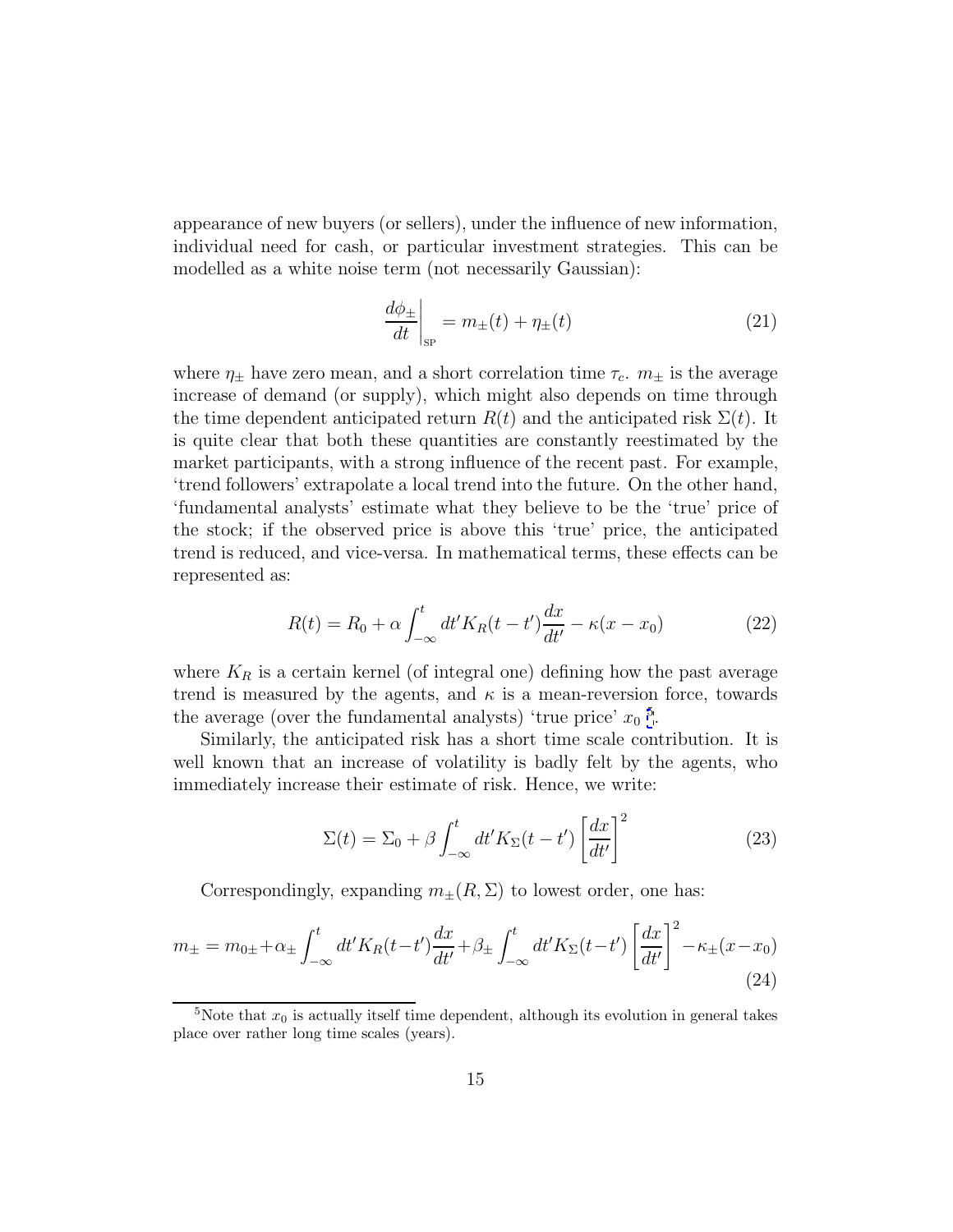where the signs of the different coefficients are set by the observation that  $m<sub>+</sub>$  is an increasing function of return R and a decreasing function of risk  $Σ$ , and vice versa for  $m_$ . Eq. [\(24\)](#page-14-0) contains the leading order terms which arise if one assumes that the agents try to reach a tradeoff between risk and return: the demand for an asset decreases if is recent evolution shows high volatility and increases if it shows an upward trend. This is the case for example if the investors follow a mean-variance optimisation scheme with adaptive estimates of risk and return [[2](#page-19-0)], or the Black-Scholes option hedging strategy [[3\]](#page-19-0). Actually, the 1987 crash is often attributed (at least in part) to the automatic use of the Black-Scholes hedging strategy, which automatically generates sell orders when the value of the stock goes down.

We are now in position to write an equation for the supply/demand offset  $\Delta\phi$  by summing all these different contributions:

$$
\frac{d\Delta\phi}{dt} = -\gamma\Delta\phi + m_0 + a \int_{-\infty}^t dt' K_R(t - t') \frac{dx}{dt'}
$$

$$
- b \int_{-\infty}^t dt' K_\Sigma(t - t') \left[ \frac{dx}{dt'} \right]^2 - k(x - x_0) + \eta(t)
$$

with  $a, b, k > 0$ . Note in particular that  $b > 0$  reflects the fact that agents are risk averse, and that an increase of the local volatility always leads to negative contribution to  $\Delta \phi$ . This feature will be crucial in the following. For definiteness, we will consider  $\eta$  to be gaussian and normalize it as:

$$
\langle \eta(t)\eta(t')\rangle = 2\lambda^2 D\delta(t - t')
$$
\n(25)

where  $D$  measure the susceptibility of the market to the random external shocks, typically the arrival of information. As discussed in section [2](#page-2-0), D should also depend on the recent history, reflecting the fact that an increase in volatility induces a stronger reactivity of the market to external news. In the same spirit as above, one could thus write:

$$
D = D_0 + D_1 \int_{-\infty}^t dt' K_D(t - t') \left[ \frac{dx}{dt'} \right]^2 \tag{26}
$$

For simplicity, we will neglect the influence of  $D_1$  in the following. But such a term might be responsible for the time reversal symmetry breaking effect reported in section [2](#page-2-0), as well as for the fact that volatility appears to be time dependent.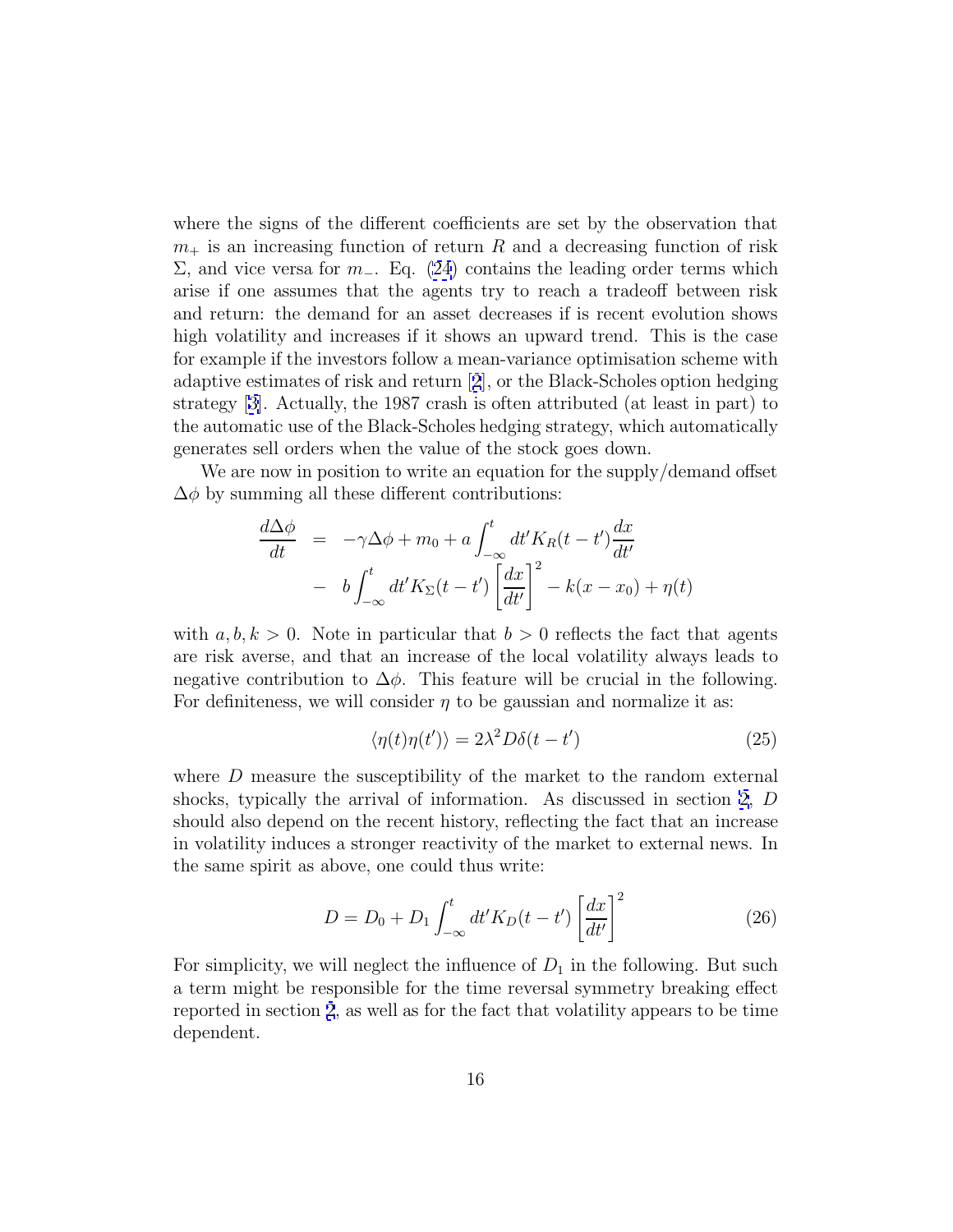#### **4.2 Simple consequences. Liquid vs. Illiquid markets**

Let us consider the linear case 'risk neutral' case where  $b = 0$ . We will assume for simplicity that  $K_R(t) = \Gamma \exp(-\Gamma t)$ , and first consider the local limit where  $\Gamma$  is much larger that  $\gamma$  (short memory time). In this case, the equation for  $x$  becomes that of an harmonic oscillator:

$$
\frac{d^2x}{dt^2} + \left(\gamma - \frac{a}{\lambda}\right)\frac{dx}{dt} + \frac{k}{\lambda}(x - \tilde{x}_0) = \frac{1}{\lambda}\eta(t)
$$
\n(27)

where  $m_0$  has been absorbed into a redefinition of  $\tilde{x}_0 := x_0 + m_0/k$ . For liquid markets, where  $\lambda$  and  $\gamma$  are large enough, the 'friction' term  $\tilde{\gamma} := \gamma - a/\lambda$ is positive. In this case the market is stable, and the price oscillates around an equilibrium value  $\tilde{x}_0$ , which is higher than the average fundamental price if the spontaneous demand is larger than the spontaneous supply (i.e.  $m_0$ ) is positive), as expected when the overall economy grows. The situation is rather different for illiquid markets, or when trend following effects are large, since  $\tilde{\gamma}$  can be negative. In this case, the market is unstable, with an exponential rise or decay of the stock value, corresponding to a speculative bubble. However, in this case,  $dx/dt$  grows with time and it soon becomes untenable to neglect the higher order terms, in particular the risk aversion term proportional to b, which is responsible for a sudden collapse [[29](#page-21-0)].

#### **4.3 Risk aversion induced crashes**

In the case of liquid markets on short time scales, it is reasonnable to set  $k = 0$  [\[29\]](#page-21-0). Setting  $u = dx/dt$  and still focusing on the limit where the memory time  $\Gamma^{-1}$  is very small, one finds the following non linear Langevin equation:

$$
\frac{du}{dt} = \frac{m_0}{\lambda} - \tilde{\gamma}u - \frac{b}{\lambda}u^2 + \frac{1}{\lambda}\eta(t) \equiv -\frac{\partial V}{\partial u} + \frac{1}{\lambda}\eta(t)
$$
\n(28)

This equation represents the evolution of the position  $u$  of a viscous fictitious particle in a 'potential'  $V(u)$ . In order to keep the mathematical form simple, we set the average trend  $m_0/\lambda$  to zero (no net average offset between spontaneous demand and spontaneous supply); this does not qualitatively change the following picture, unless  $m_0$  is negative and large. The potential  $V(u)$  can then be written as:

$$
V(u) = \frac{\tilde{\gamma}}{2}u^2 + \frac{b}{3\lambda}u^3\tag{29}
$$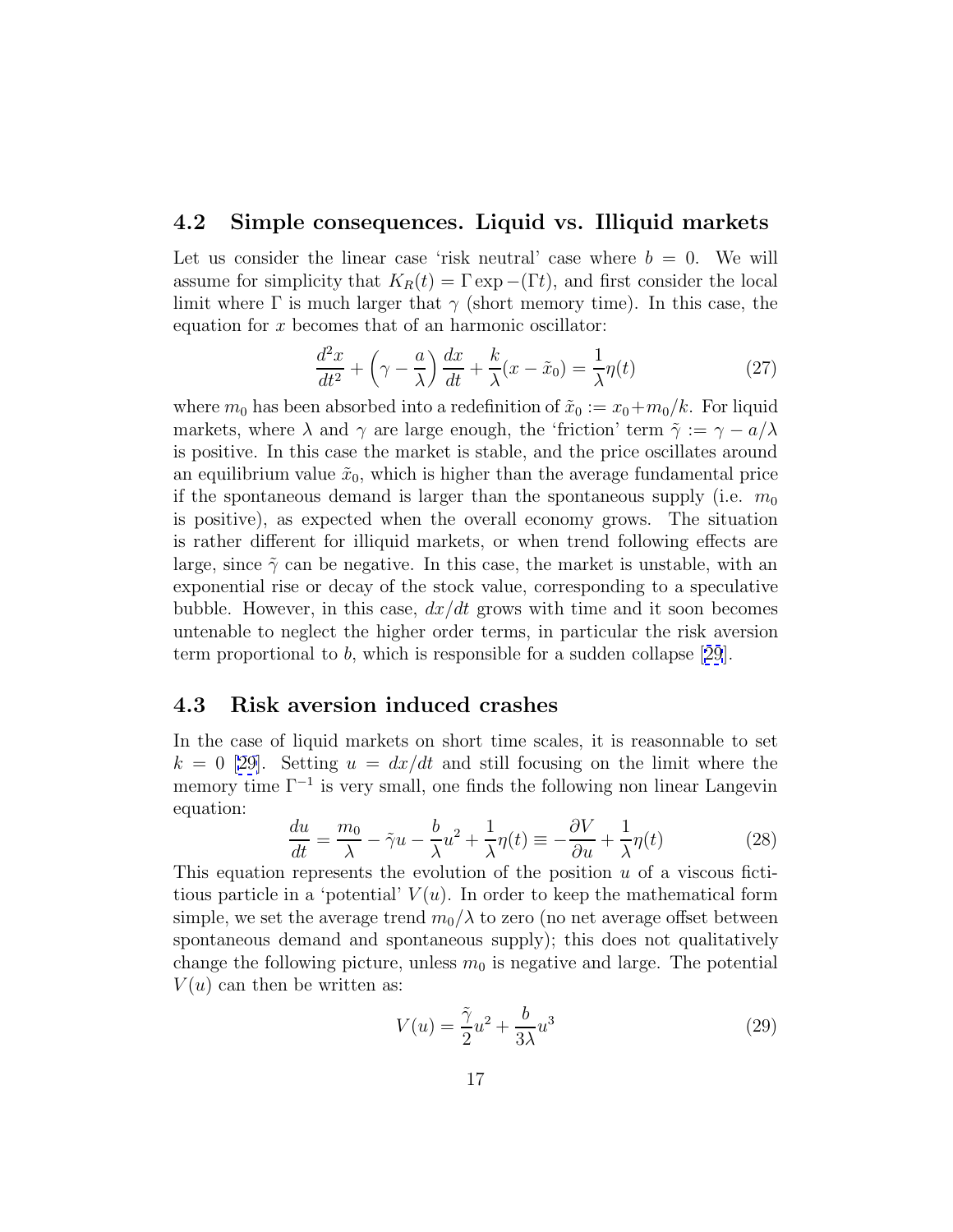which has a local minimum for  $u = 0$ , and a local maximum for  $u^* = -\lambda \tilde{\gamma}/b$ , beyond which the potential plumets to  $-\infty$ . The 'barrier height'  $V^*$  separating the stable region around  $u = 0$  from the unstable region is given by:

$$
V^* = V(u^*) - V(0) = \frac{\tilde{\gamma}u^{*2}}{6}
$$
 (30)

The nature of the motion of u in such a potential is the following: starting at  $u = 0$ , the particle has a random harmonic-like motion in the vicinity of  $u = 0$  until an 'activated' event (i.e. driven by the noise term) brings the particle near u∗. Once this barrier is crossed, the fictitious particle reaches  $-\infty$  in finite time. In financial terms, the regime where u oscillates around  $u = 0$  and where b can be neglected, is the 'normal' random walk regime discussed in the previous paragraph. (Note that the random walk is biased when  $m_0 \neq 0$ . This normal regime can however be interrupted by 'crashes', where the time derivative of the price becomes very large and negative, due to the risk aversion term b which enhances the drop in the price. The point is that these two regimes can be clearly separated since the average time  $t^*$ needed for such crashes to occur can be exponentially long, since it is given by the classical Arrhenius-Kramers formula [[30, 31](#page-21-0)]:

$$
t^* = 2\pi\tau_1 \exp\left(\frac{V^*}{D}\right) = \frac{2\pi}{\gamma} \exp\left(\frac{u^{*2}\tau_1}{3\sigma^2}\right)
$$
(31)

where D is the variance of the noise  $\eta$  and  $\tau_1 = 1/\tilde{\gamma}$ . Taking  $t^* = 10$  years,  $\sigma = 1\%$  per day, and  $\tau_1 = 10$  minutes, one finds that the characteristic value u<sup>∗</sup> beyond which the market 'panics' and where a crash situation appears is of the order of −1% in ten minutes, which not unreasonnable. Note that in this line of thought, a crash occurs because of an improbable succession of unfavorable events, and not due to a single large event in particular. Furthermore, there are no 'precursors' - characteristic patterns observed before the crash: before u has reached  $u^*$ , it is impossible to decide whether it will do so or whether it will quietly come back in the 'normal' region  $u \approx 0$ . Note finally that an increase in the liquidity factor  $\gamma$  reduces the probability of crashes. This is related to the stabilizing role of market makers, which appears very clearly.

The above calculations can be extended to the case where the 'integration time' of the market (appearing in the kernels  $K_R$  and  $K_\Sigma$ ) is not very short, with very similar conclusions [[29](#page-21-0)].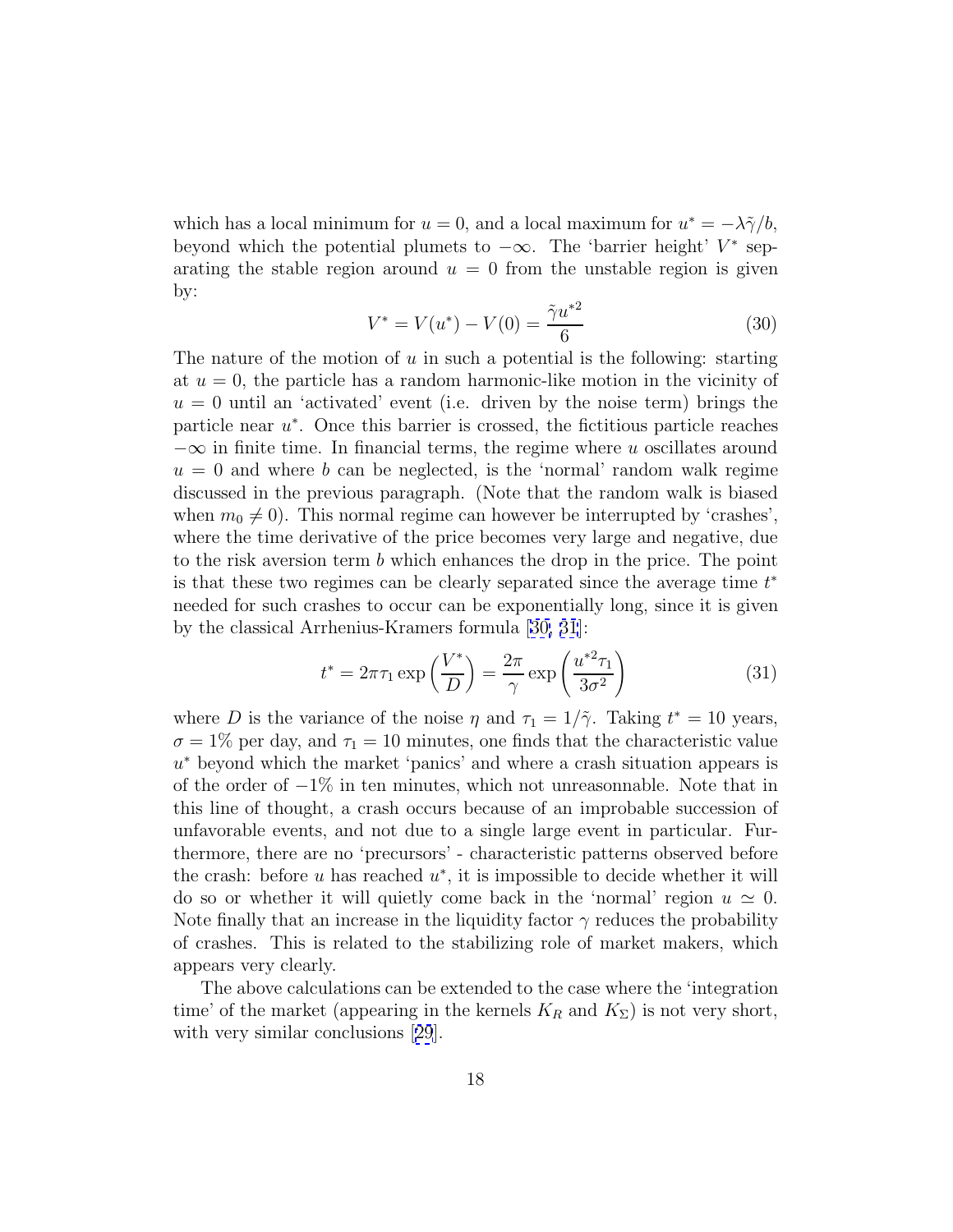## **5 Conclusion**

Research on financial markets can focus on rather different aspects. We have discussed here three interrelated themes: the statistical nature of the market fluctuations, its use for option pricing and the need for a microsocopic 'explicative' model which accounts for empirical observations. We have emphasized the fact that a good model of these fluctuations was crucial to estimate and control large risks. This requires in particular an adapted theory for option pricing, which goes beyond the traditionnal Black-Scholes dogma. We have shown that subtle statistical effects, such as the persistence of volatility fluctuations, is rather well reflected in option prices. This shows that the market as a whole behaves as an adaptive system, able to correct (through trial and errors) the theoretical inadequacies of the Black-Scholes formula.

The theoretical understanding of the *tails* of the distributions is furthermore of fundamental importance, because by definition the empirical observation of rare events leads does not allow one to determine the extreme tails of the distribution with great accuracy. In this respect, an interesting aspect of the Langevin equation discussed above is that crashes events appear as fundamentally distinct from 'normal' events, and their probability of occurence is thus not expected to lie on the extrapolation of the (non Gaussian) distribution constructed from these 'normal' events. This is actually what is observed: although the empirical tail of the distribution of the S&P 500's daily increments is pretty well fitted by an exponential down to probabilities of  $10^{-3}$ , events which have a probability of  $10^{-4}$  (i.e. crashes which occcur once every 40 years) have an amplitude which is much larger than expected [[32](#page-21-0)].

There are many other aspects of financial markets which are worth investigating using the tools and ideas of statistical physics, which we have not discussed here at all: we refer the reader to the recent literature, which can be found on the preprint server "cond-mat"[\[33](#page-21-0)]. One of the most exciting subject is the modelling of the interest curve, which might have a lot in common with the dynamics of an elastic string driven by noise [\[34\]](#page-21-0).

### **Acknowledgements**

This work is the result of many collaborations, which started with D. Sornette and continued in a most fruitful and enjoyable way with Rama Cont and M.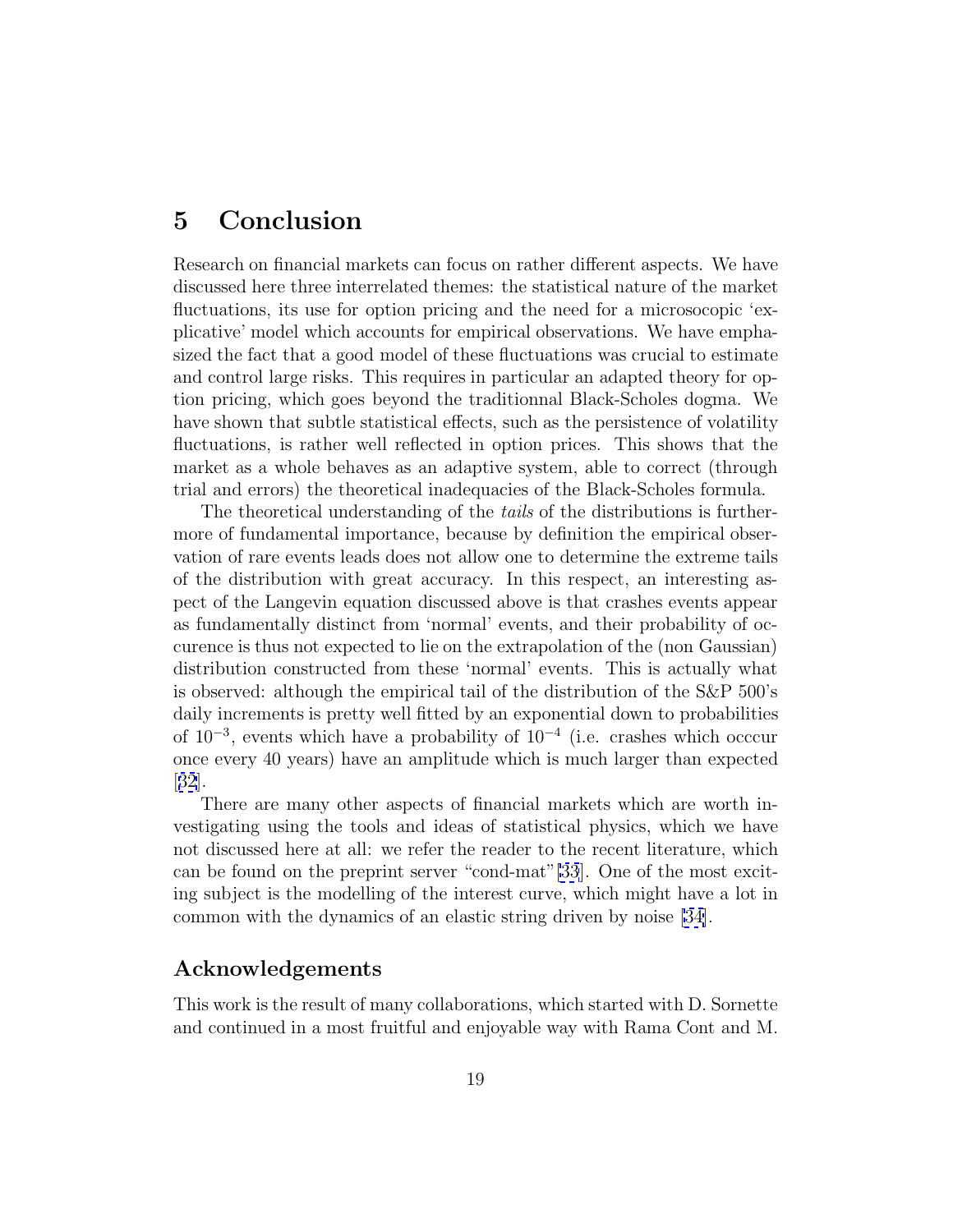<span id="page-19-0"></span>Potters. I also want to acknowledge important discussions with J.P. Aguilar, E. Aurell, P. Cizeau and L. Laloux.

# **References**

- [1] L. Bachelier, 'Theory of Speculation' (translation of 1900 French edition), 17–78, in The Random Character of Stock Market Prices, P. H. Cootner (ed.), MIT Press, (1964).
- [2] R. C. Merton, Continuous-Time Finance, Blackwell, (1990).
- [3] F. Black, M. Scholes, Journal of Political Economy, **81** (1973) 637.
- [4] B. B. Mandelbrot, Journal of Business **36**, 394 (1963); **40**, 394 (1967).
- [5] C.W.J. Granger, Z.X. Ding, "Stylized facts on the temporal distributional properties of daily data from speculative markets"; D.M. Guillaume et al., "From the bird's eye to the microscope", Finance and Stochastics **1**, 2 (1997); R. Cont, M. Potters & J.P. Bouchaud, "Scaling in stock market data: stable laws and beyond" in Scale invariance and beyond, Edts. B. Dubrulle, F. Graner, D. Sornette, EDP Sciences (1997).
- [6] J.P. Bouchaud and M. Potters, *Theory of Financial Risk*, Aléa-Saclay, Eyrolles (Paris, 1997) (in french).
- [7] see e.g. M.M. Dacorogna, U.A. Muller, O.V. Pictet, C.G. de Vries, "The distribution of extremal exchange rate returns in extremly large data sets", Preprint of Olsen &A Research Group (1995), available at <http://www.olsen.ch>, F. Longin, "The asymptotic distribution of extreme stock market returns", Journal of Business, (1996), P. Gopikrishnan, M. Meyer, L.A. Amaral, H.E. Stanley, [cond-mat/9803374](http://xxx.lanl.gov/abs/cond-mat/9803374).
- [8] J. Laherrère, D. Sornette, [cond-mat/9801293](http://xxx.lanl.gov/abs/cond-mat/9801293).
- [9] R. Mantegna and H.E. Stanley, Phys. Rev. Lett. **28**, 2946 (1994); R. Mantegna and H.E. Stanley, Nature **376**, 46 (1995).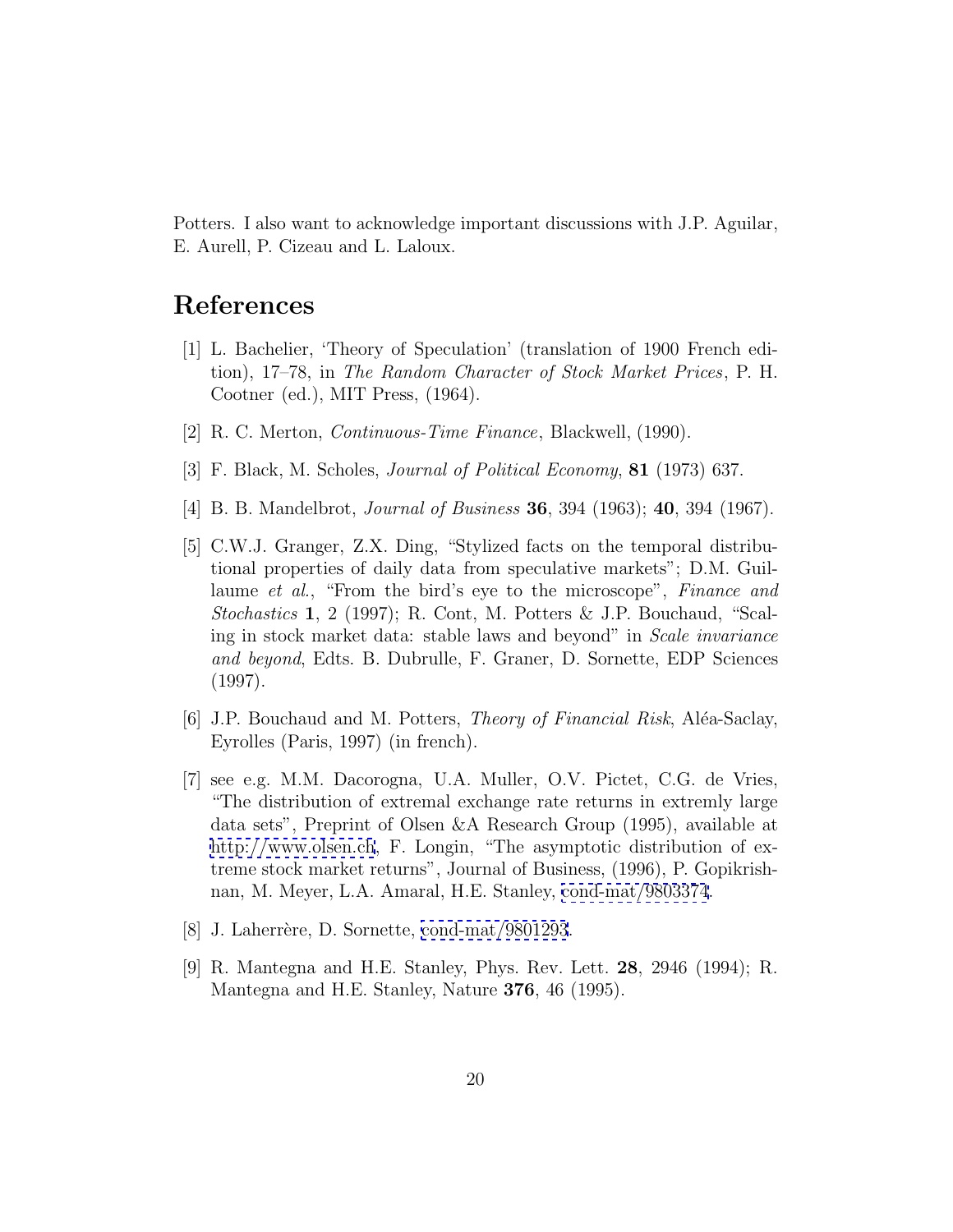- <span id="page-20-0"></span>[10] A risk-control software designed to deal with 'fat tails', based to a large extent on Truncated Lévy Distributions, has been devised by *Science*  $\mathcal{C}$ Finance, and is commercialized by ATSM under the name *Profiler*.
- [11] A. Arneodo, J.P. Bouchaud, R. Cont, J.F. Muzy, M. Potters, D. Sornette, [cond-mat/9607120](http://xxx.lanl.gov/abs/cond-mat/9607120), unpublished.
- [12] R. Engle, Econometrica **50** 987 (1982); T. Bollerslev, Journal of Econometrics, 31 307 (1986). C. Gourieroux, Modèles ARCH et Applications financières, Economica, Paris (1992).
- [13] P. Cizeau, Y. Liu. M. Meyer, C.K. Peng, H. E. Stanley, condmat/9708143.
- [14] A. Arnéodo, J.F. Muzy, D. Sornette, [cond-mat/9708012](http://xxx.lanl.gov/abs/cond-mat/9708012).
- [15] M. Potters, R. Cont, J.P. Bouchaud, Europhys. Lett. **41**, 239 (1998)
- [16] J.P. Bouchaud, unpublished (1998).
- [17] see e.g.: S. Ghashghaie, W. Breymann, J. Peinke, P. Talkner and Y. Dodge, Nature **381** 767 (1996)
- [18] B. Mandelbrot, Fractals in Finance, Springer (1997).
- [19] Y. Pomeau, J. Physique **43**, 859 (1985)
- [20] see the work of M. Dacorogna et al. on 'harch' models, work available at<http://www.olsen.ch>.
- [21] for a remarkable introduction, see: J.C. Hull Futures, Options and Other Derivative Securities, Prentice Hall (1997).
- [22] J. P. Bouchaud & D. Sornette, J. Phys. I France **4**, 863 (1994).
- [23] M. Schweizer, The Annals of Probability **22**, 1536 (1994). see also M. Schäl, Mathematics of Operations Research 19, 121 (1994).
- [24] E. Aurell, S. Simdyankin, Int. J. of Theo. Appl. Finance, **1**, 1 (1998). See also: E. Aurell, K. Zyczkowski,  $\exp-fin/9601001$  at <http://econwpa.wustl.edu/wpawelcome.html>; G. Wolczyńska and O. Hammarlid, to appear in Int. J. of Theo. Appl. Finance (1998).